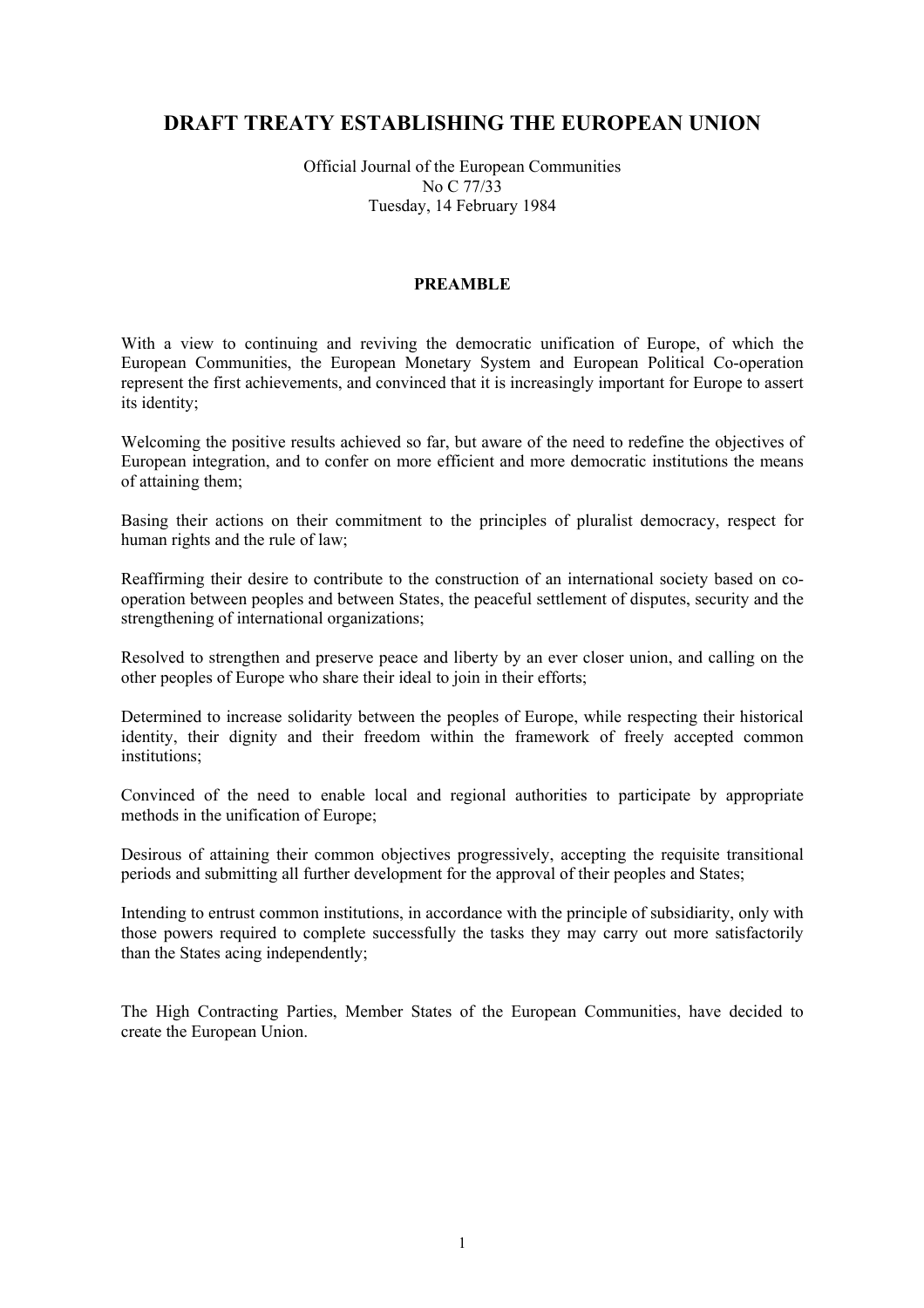## **PART ONE**

### **THE UNION**

#### ARTICLE 1 Creation of the Union By this Treaty, the High Contracting Parties establish among themselves the European Union.

#### ARTICLE 2

Accession of new Members

Any democratic European State may apply to become a Member of the Union. The procedures for accession, together with any adjustments which accession entails, shall be the subject of a treaty between the Union and the applicant State. That treaty shall be concluded in accordance with the procedure laid down in Article 65 of this Treaty.

An accession treaty which entails revision of this Treaty may not be concluded until the revision procedure laid down in Article 84 of this Treaty has been completed.

#### ARTICLE 3

Citizenship of the Union

The citizens of the Member States shall *ipso facto* be citizens of the Union. Citizenship of the Union shall be dependent upon citizenship of a Member State; may not be independently acquired or forfeited. Citizens of the Union shall take part in the political life of the Union in the forms laid down by this Treaty, enjoy the rights granted to them by the legal system of the Union and be subject to its laws.

### ARTICLE 4

Fundamental rights

1. The Union shall protect the dignity of the individual and grant every person coming within its jurisdiction the fundamental rights and freedoms derived in particular from the common principles of the Constitutions of the Member States and from the European Convention for the Protection of Human Rights and Fundamental Freedoms.

2. The Union undertakes to maintain and develop, within the limits of its competences, the economic social and cultural rights derived from the Constitutions of the Member States and from the European Social Charter.

3. Within a period of five years, the Union shall take a decision on its accession to the international instruments referred to above and to the United Nations Covenants on Civil and Political Rights and on Economic, Social and Cultural Rights. Within the same period, the Union shall adopt its own declaration on fundamental rights in accordance with the procedure for revision laid down in Article 84 of this Treaty.

4. In the event of serious and persistent violation of democratic principles or fundamental rights by a Member State, penalties may be imposed in accordance with the provisions of Article 44 of this Treaty.

### ARTICLE 5

Territory of the Union

The territory of the Union shall consist of all the territories of the Member States as specified by the Treaty establishing the European Economic Community and by the treaties of accession, account being taken of obligations arising out of international law.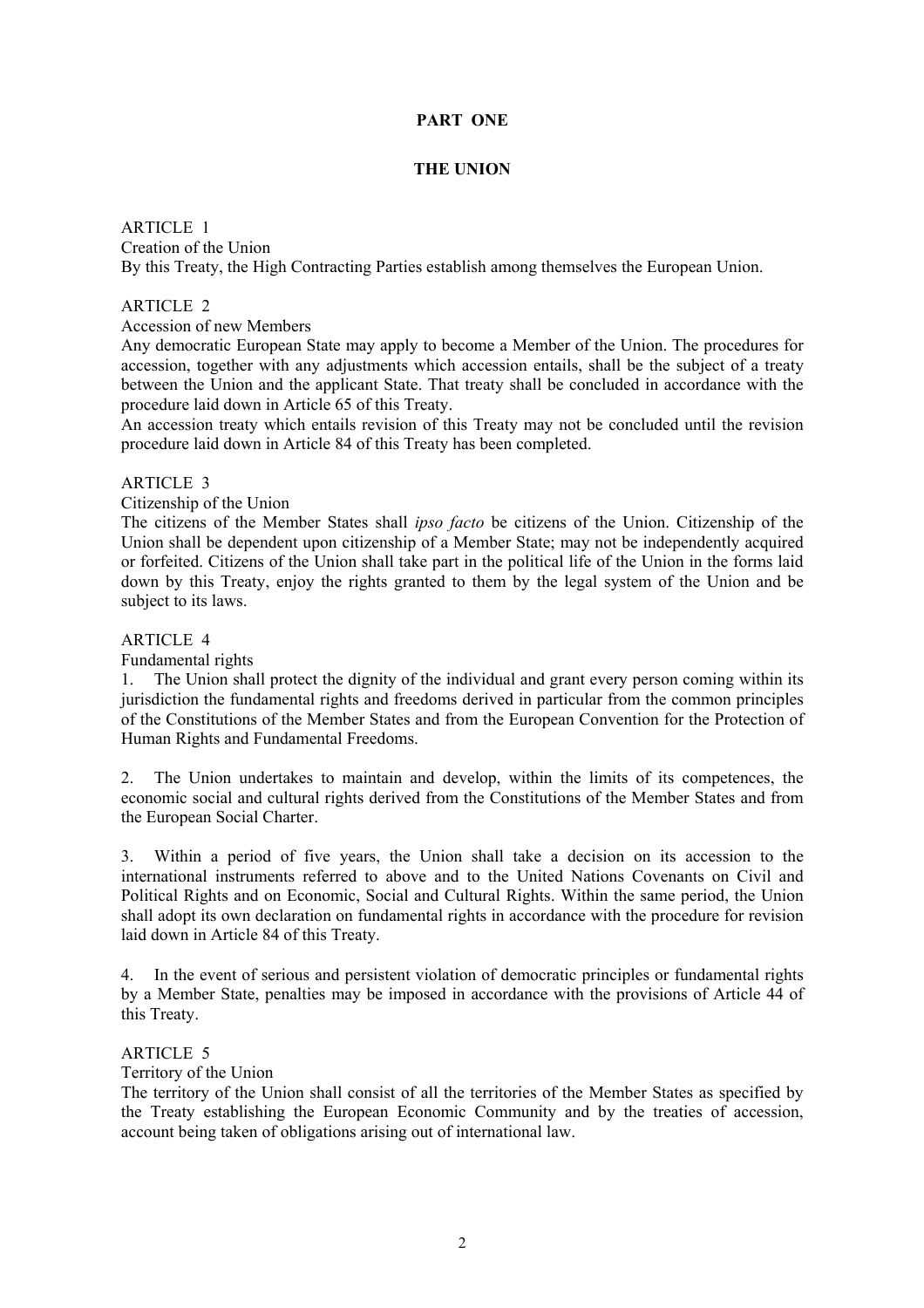### Legal personality of the Union

The Union shall have legal personality. In each of the Member States, the Union shall enjoy the most extensive legal capacity accorded to legal persons under national legislation. It may, in particular, acquire or dispose of movable and immovable property and may be a party to legal proceedings. In international relations, the Union shall enjoy the legal capacity it requires to perform its functions and attain its objectives.

## ARTICLE 7

The Community patrimony

1. The Union shall take over the Community patrimony.

2. The provisions of the Treaties establishing the European Communities and of the Conventions and Protocols relating thereto which concern their objectives and scope and which are not explicitly or implicitly amended by this Treaty, shall constitute part of the law of the Union. They may only be amended in accordance with the procedure for revision laid down in Article 84 of this Treaty.

3. The other provisions of the Treaties, Conventions and Protocols referred to above shall also constitute part of the law of the Union, in so far as they are not incompatible with this Treaty. They may only be amended by the procedure for organic law laid down in Article 48 of this Treaty.

4. The acts of the European Communities, together with the measures adopted within the context of the European Monetary System and European Political Co-operation, shall continue to be effective, in so far as they are not incompatible with this Treaty, until such time as they have been replaced by acts or measures adopted by the institutions of the Union in accordance with their respective competences.

5. The Union shall respect all the commitments of the European Communities, in particular the agreements or conventions concluded with one or more non-member States or with an international organisation.

## ARTICLE 8

### Institutions of the Union

The fulfilment of the tasks conferred on the Union shall be the responsibility of its institutions and its organs. The institutions of the Union shall be:

- the European Parliament,
- the Council of the Union
- the Commission
- the Court of Justice,
- the European Council.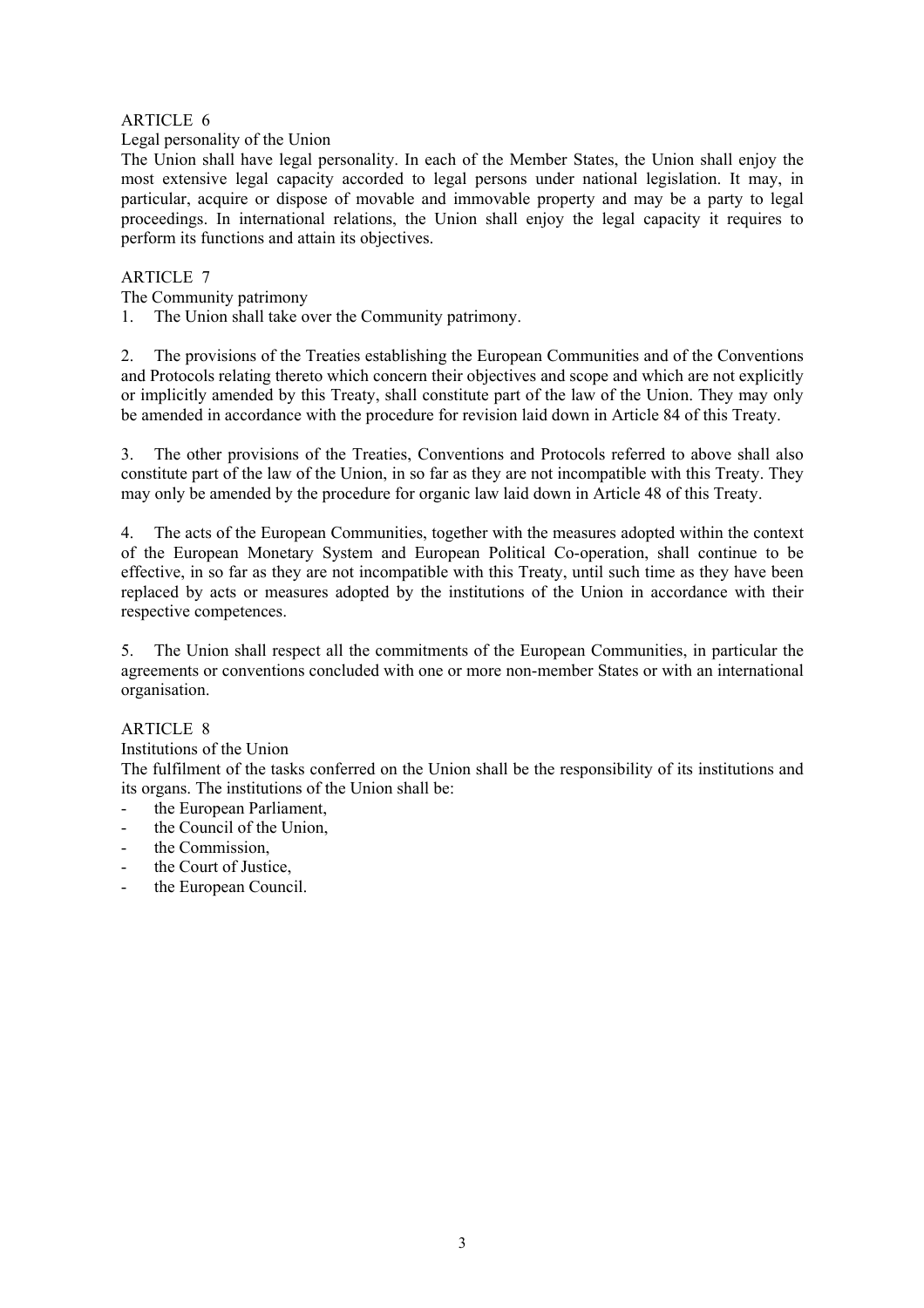## **PART TWO**

## **THE OBJECTIVES, METHODS OF ACTION AND COMPETENCES OF THE UNION**

#### ARTICLE 9 **Objectives**

The objectives of the Union shall be:

- the attainment of a humane and harmonious development of society based principally on endeavours to attain full employment, the progressive elimination of the existing imbalances between its regions, protection and improvement in the quality of the environment, scientific progress and the cultural development of its peoples,
- the economic development of its peoples with a free internal market and stable currency, equilibrium in external trade and constant economic growth, without discrimination between nationals or undertakings of the Member States by strengthening the capacity of the States, their citizens and their undertakings to act together to adjust their organization and activities to economic changes,
- the promotion in international relations of security, peace, co-operation, détente, disarmament and the free movement of persons and ideas, together with the improvement of international commercial and monetary relations,
- the harmonious and equitable development of all the peoples of the world to enable them to escape from under-development and hunger and exercise their full political, economic and social rights.

## ARTICLE 10

Methods of action

1. To attain these objectives, the Union shall act either by common action or by co-operation between the Member States; the fields within which each method applies shall be determined by this Treaty.

2. Common action means all administrative, normative, financial and judicial acts, internal or international, and the programmes and recommendations, issued by the Union itself, originating in its institutions and addressed to those institutions, or to States, or to individuals.

3. Co-operation means all the commitments which the Member States undertake within the European Council.

The measures resulting from co-operation shall implemented by the Member States or by institutions of the Union in accordance with procedures laid down by the European Council.

### ARTICLE 11

Transfer from co-operation to common action

1. In the instances laid down in Articles 54(1) and 68(2) of this Treaty, a matter subject to the method of co-operation between Member States may become the subject of common action. On a proposal from the Commission, or the Council of the Union, or the Parliament, or one or more Member States, the European Council may decide, after consulting the Commission and with the agreement of the Parliament, to bring those matters within the exclusive or concurrent competence of the Union.

2. In the fields subject to common action, common action may not be replaced by co-operation.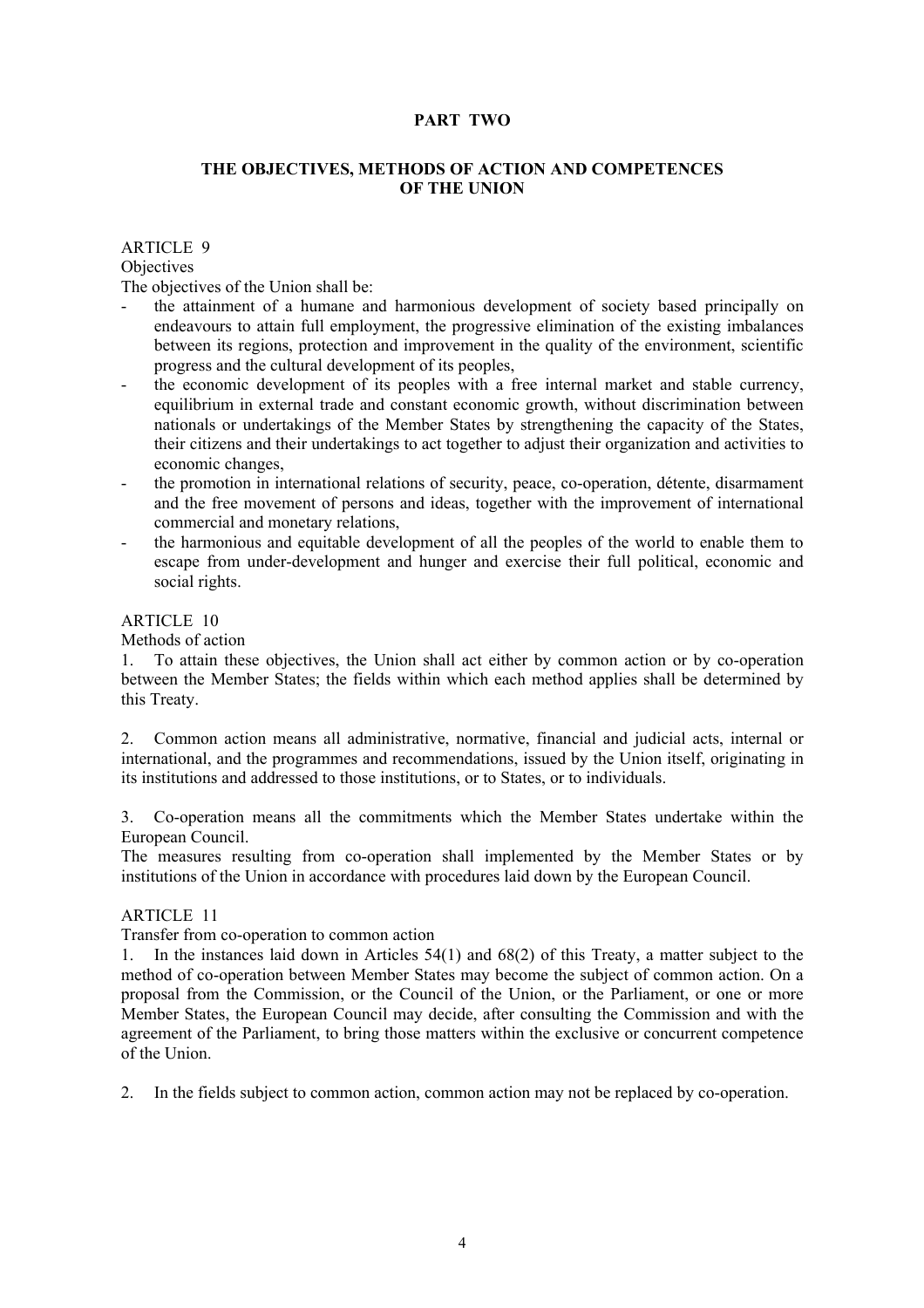**Competences** 

1. Where this Treaty confers exclusive competence on the Union, the institutions of the Union shall have sole power to act; national authorities may only legislate to the extent laid down by the law o£ the Union. Until the Union has legislated, national legislation shall remain in force.

2. Where this Treaty confers concurrent competence on the Union, the Member States shall continue to act so long as the Union has not legislated. The Union shall only act to carry out those tasks which may be undertaken more effectively in common than by the Member States acting separately, in particular those whose execution requires action by the Union because their dimension or effects extend beyond national frontiers. A law which initiates or extends common action in a field where action has not been taken hitherto by the Union or by the Communities must be adopted in accordance with the procedure for organic laws.

### ARTICLE 13

Implementation of the law of the Union

The Union and the Member States shall co-operate in good faith in the implementation of the law of the Union. Member States shall take all appropriate measures, whether general or particular, to ensure fulfilment of the obligations arising out of this Treaty or resulting from action taken by the institutions of the Union. They shall facilitate the achievement of the Union's tasks. They shall abstain from any measure which could jeopardize the attainment of the objectives of the Union.

# **PART THREE**

## **INSTITUTIONAL PROVISIONS**

## **TITLE I**

# **THE INSTITUTIONS OF THE UNION**

ARTICLE 14

The European Parliament

The European Parliament shall be elected by direct universal suffrage in a free and secret vote by the citizens of the Union. The term of each Parliament shall be five years.

An organic law shall lay down a uniform electoral procedure; until such a law comes into force, the procedure applicable shall be that for the election of the Parliament of the European Communities.

## ARTICLE 15

Members of the Parliament

The members of the Parliament shall act and vote in an individual and personal capacity. They may not be bound by any instructions nor receive a binding mandate.

## ARTICLE 16

Functions of the Parliament

The Parliament shall:

- participate, in accordance with this Treaty, in the legislative and budgetary procedures and in the conclusion of international agreements,
- enable the Commission to take office by approving its political programme,
- exercise political supervision over the Commission.
- have the power to adopt by a qualified majority a motion of censure requiring the members of the Commission to resign as a body,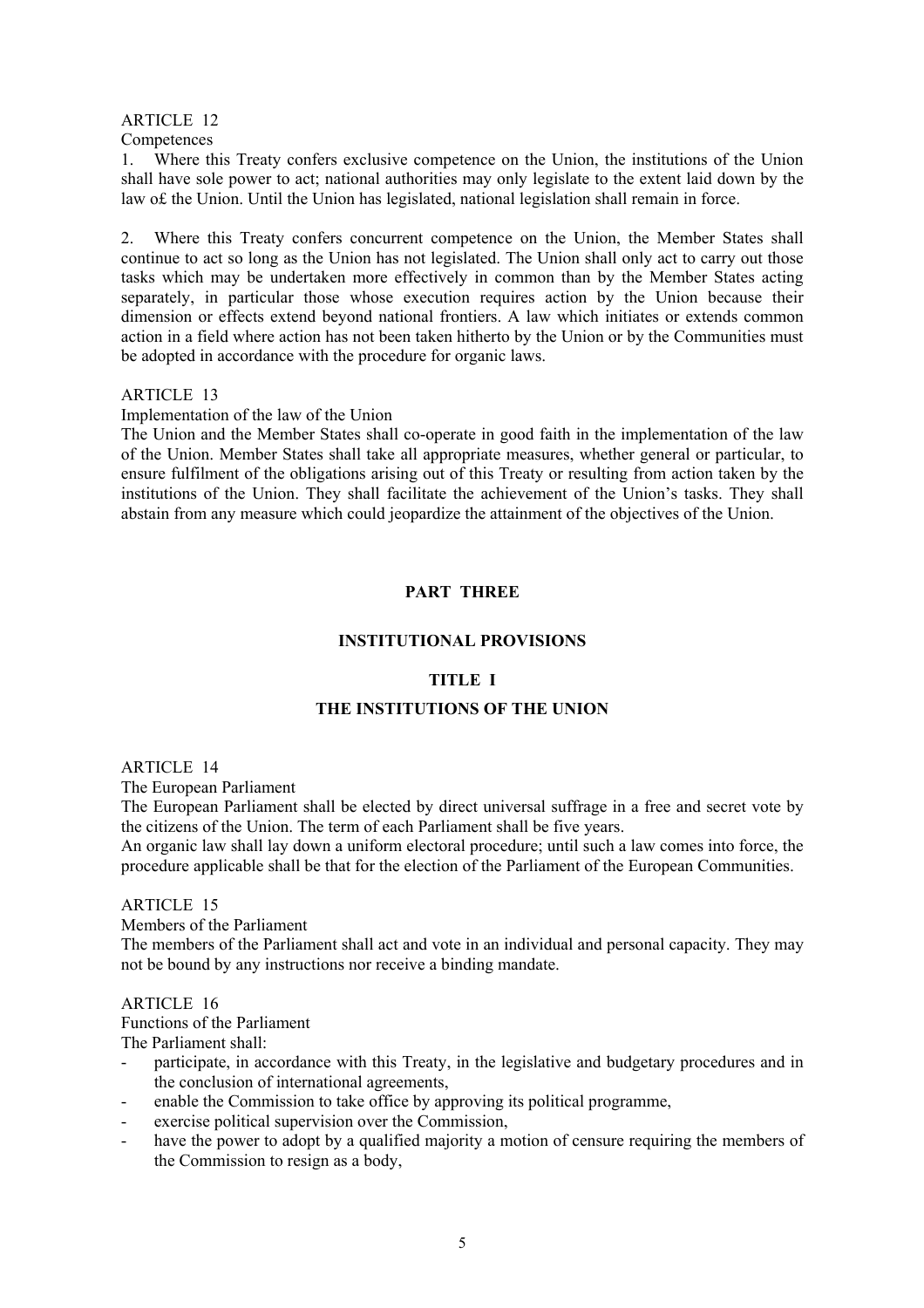- have the power to conduct inquiries and receive petitions addressed to it by citizens of the Union,
- exercise the other powers attributed to it by this Treaty.

Majorities in the Parliament

1. The Parliament shall vote by a simple majority, a majority of votes cast, abstentions not counted.

- 2. Where expressly specified by this Treaty, the Parliament shall vote:
- (a) either by an absolute majority, i.e. a majority of its members;
- (b) or by a qualified majority, i.e. a majority of its members and of two-thirds of votes cast, abstentions not counted. On the second reading of the budget, the qualified majority required shall be a majority of the members of Parliament and three-fifths of votes cast, abstentions not counted.

## ARTICLE 18

Power to conduct inquiries and right of petition

The procedures for the exercise of the power of the Parliament to conduct inquiries and of the right of citizens to address petitions to the Parliament shall be laid down by organic laws.

### ARTICLE 19

Rules of Procedure of the Parliament

The Parliament shall adopt its Rules of Procedure by an absolute majority.

### ARTICLE 20

The Council of the Union

The Council of the Union shall consist of representations of the Member States appointed by their respective Governments; each representation shall be led by a Minister who is permanently and specifically responsible for Union affairs.

## ARTICLE 21

Functions of the Council of the Union

The Council shall:

- participate, in accordance with this Treaty, in the legislative and budgetary procedures and in the conclusion of international agreements,
- exercise the powers attributed to it in the field of international relations, and answer written and oral questions tabled by members of the Parliament in this field,
- exercise the other powers attributed to it by this Treaty.

### ARTICLE 22

Weighting of votes in the Council of the Union

The votes of the representations shall be weighted in accordance with the provisions of Article 148(2) of the Treaty establishing the European Economic Community.

In the event of the accession of new Member States, the weighting of their votes shall be laid down in the treaty of accession.

### ARTICLE 23

Majorities in the Council of the Union

1. The Council shall vote by a simple majority, i.e. a majority of the weighted votes cast, abstentions not counted.

- 2. Where expressly specified by this Treaty, the Council shall vote:
- (a) either by an absolute majority, i.e. by a majority of the weighted votes cast, abstentions not counted, comprising at least half of the representations;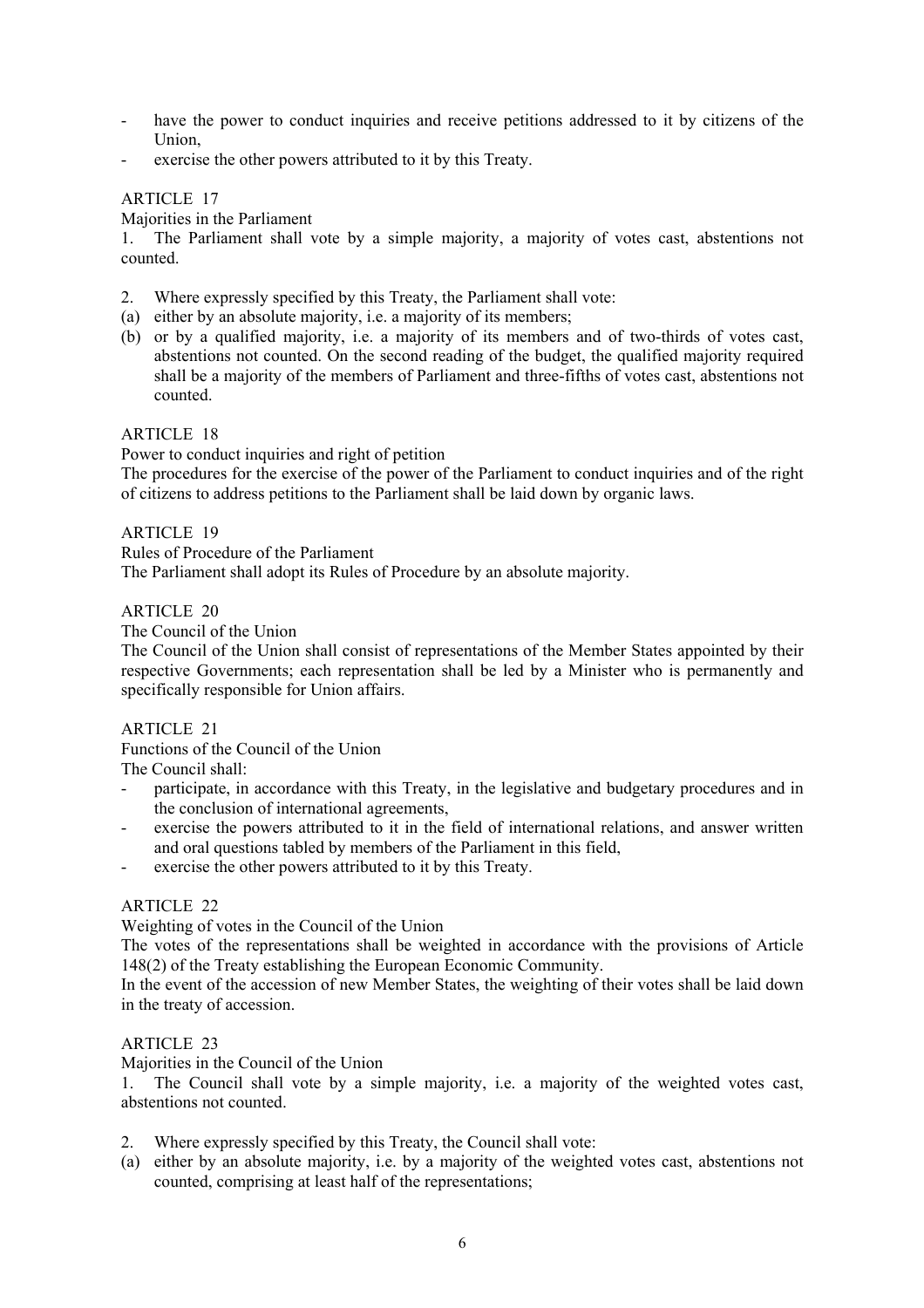- (b) or by a qualified majority, i.e. by a majority of two-thirds of the weighted votes cast, abstentions not counted, comprising a majority of the representations. On the second reading of the budget, the qualified majority required shall be a majority of three-fifths of the weighted votes cast, abstentions not counted, comprising a majority of the representations;
- (c) or by unanimity of representations, abstentions not counted.

3. During a transitional period of 10 years, where a representation invokes a vital national interest which is jeopardized by the decision to be taken and recognized as such by the Commission, the vote shall be postponed so that the matter may be re-examined. The grounds for requesting a postponement shall be published.

## ARTICLE 24

Rules of Procedure of the Council of the Union

The Council shall adopt its Rules of Procedure by an absolute majority. These rules shall lay down that meetings in which the Council is acting as a legislative or budgetary authority shall be open to the public.

## ARTICLE 25

The Commission

The Commission shall take office within a period of six months following the election of the Parliament.

At the beginning of each parliamentary term, the European Council shall designate the President of the Commission. The President shall constitute the Commission after consulting the European Council.

The Commission shall submit its programme to the Parliament. It shall take office after its investiture by the Parliament. It shall remain in office until the investiture of a new Commission.

## ARTICLE 26

Membership of the Commission

The structure and operation of the Commission and the Statute of its members shall be determined by an organic law. Until such a law comes into force, the rules governing the structure and operation of the Commission of the European Communities and the Statute of its members shall apply to the Commission of the Union.

ARTICLE 27

Rules of Procedure of the Commission The Commission shall adopt its Rules of Procedure.

### ARTICLE 28

Functions of the Commission

The Commission shall:

- define the guidelines for action by the Union in the programme which it submits to the Parliament for its approval,
- introduce the measures required to initiate that action,
- have the right to propose draft laws and participate in the legislative procedure,
- issue the regulations needed to implement the laws and take the requisite implementing decisions,
- submit the draft budget,
- implement the budget.
- represent the Union in external relations in the instances laid down by this Treaty,
- ensure that this Treaty and the laws of the Union are applied.
- exercise the other powers attributed to it by this Treaty.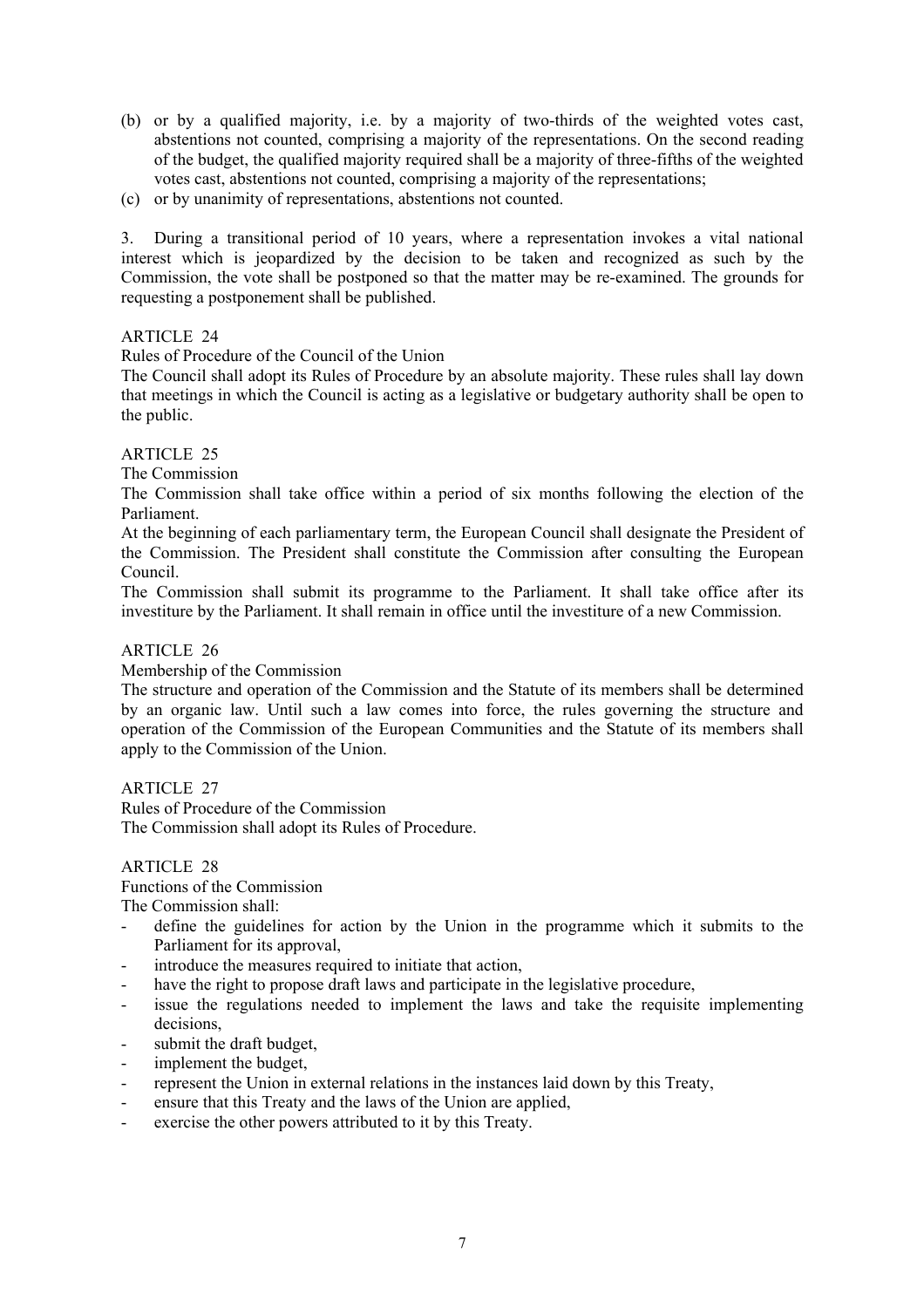Responsibility of the Commission to the Parliament

- 1. The Commission shall be responsible to the Parliament.
- 2. It shall answer written and oral questions tabled by members of the Parliament.

3. The members of the Commission shall resign as a body in the event of Parliament's adopting a motion of censure by a qualified majority. The vote on a motion of censure shall be by public ballot and not be held until at least three days after the motion has been tabled.

4. On the adoption of a motion of censure, a new Commission shall be constituted in accordance with the procedure laid down in Article 25 of this Treaty: Pending the investiture of the new Commission, the Commission which has been censured shall be responsible for day-to-day business.

## ARTICLE 30

The Court of Justice

1. The Court of justice shall ensure that in the interpretation and application of this Treaty, and of any act adopted pursuant thereto, the law is observed.

2. Half the members of the Court shall be appointed by the Parliament and half by the Council of the Union. Where there is an odd number of members, the Parliament shall appoint one more than the Council.

3. The organization of the Court, the number and Statute of its members and the duration of their term of office shall be governed by an organic law which shall also lay down the procedure and majorities required for their appointment. Until such a law comes into force, the relevant provisions laid down in the Community Treaties and their implementing measures shall apply to the Court of Justice of the Union.

4. The Court shall adopt its Rules of Procedure.

### ARTICLE 31

### The European Council

The European Council shall consist of the Heads of State or Government of the Member States of the Union and the President of the Commission who shall participate in the work of the European Council except for the debate on the designation of his successor and the drafting of communications and recommendations to the Commission.

## ARTICLE 32

Functions of the European Council

- 1. The European Council shall:
- formulate recommendations and undertake commitments in the field of co-operation,
- take decisions in the cases laid down by this Treaty and in accordance with the provisions of Article 11 thereof on the extension of the competences of the Union,
- designate the President of the Commission,
- address communications of the other institutions of the Union,
- periodically inform the Parliament of the activities of to Union in the fields in which it is competent to act,
- answer written and oral questions tabled by members of the Parliament,
- exercise the other powers attributed to it by this Treaty.
- 2. The European Council shall determine its own decision-making procedures.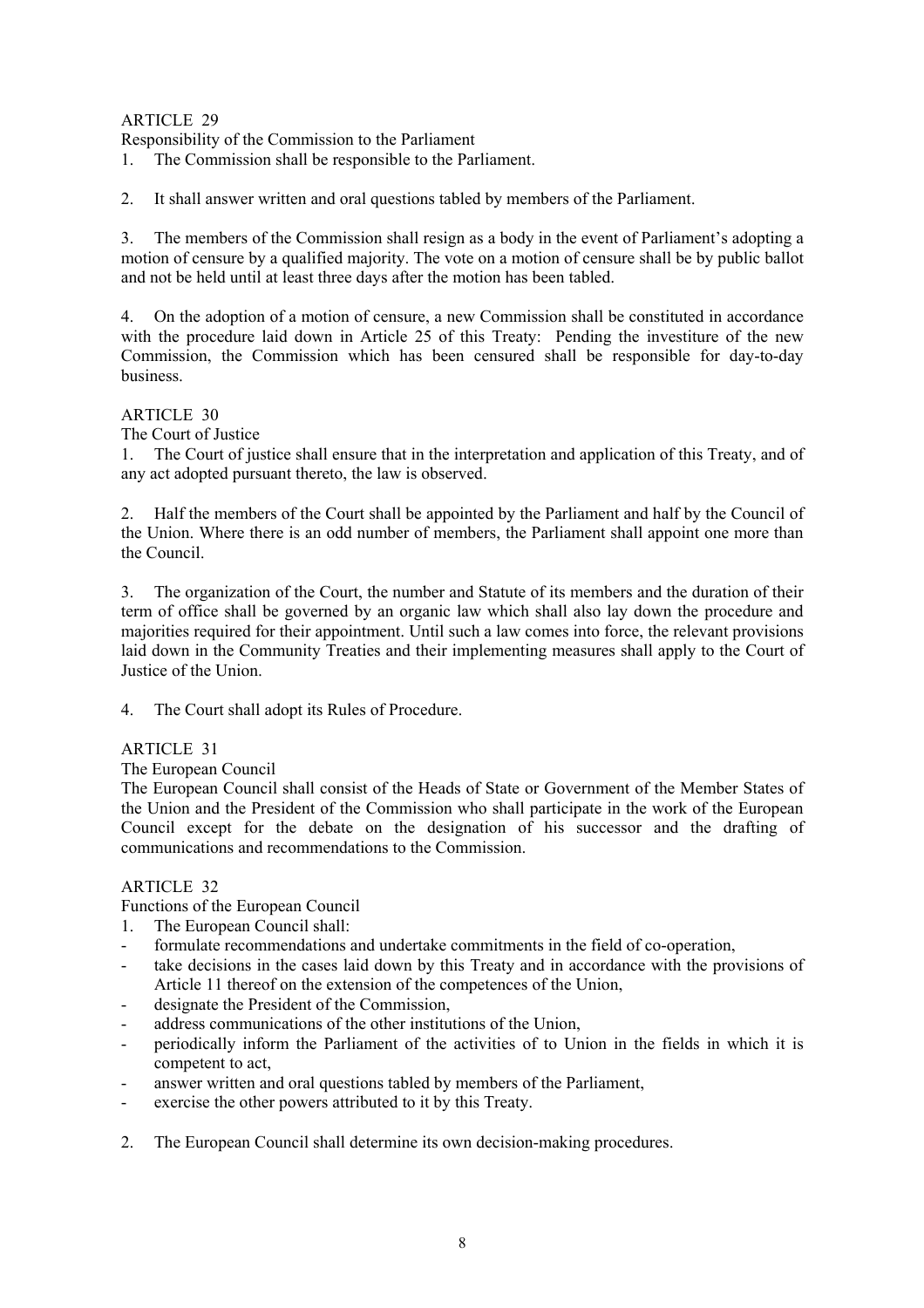Organs of the Union

- 1. The Union shall have the following organs:
- The Court of Auditors.
- The Economic and Social Committee.
- The European Investment Bank,
- The European Monetary Fund.

Organic laws shall lay down the rules governing the competences and powers of these organs, their organization and their membership.

2. Half the members of the Court of Auditors shall be appointed by the Parliament and half by the Council of the Union.

3. The Economic and Social Committee shall be an organ which advises the Commission, the Parliament, the Council of the Union and the European Council; it may address to them opinions drawn up on its own initiative. The Committee shall be consulted on every proposal which has a determining influence on the drawing up and implementation of economic policy and policy for society. The Committee shall adopt its Rules of Procedure. The membership of the Committee shall ensure adequate representation of the various categories of economic and social activity.

4. The European Monetary Fund shall have the autonomy required to guarantee monetary stability.

5. Each of the organs referred to above shall be governed by the provisions applicable to the corresponding Community organs at the moment when this Treaty enters into force.

The Union may create other organs necessary for its operation by means of an organic law.

## **TITLE II**

### **ACTS OF THE UNION**

ARTICLE 34

Definition of laws

1. Laws shall lay down the rules governing common action. As far as possible, they shall restrict themselves to determining the fundamental principles governing common action and entrust the responsible authorities in the Union or the Member States with setting out in detail the procedures for their implementation.

2. The organization and operation of the institutions and other matters expressly provided for in this Treaty shall be governed by organic laws adopted in accordance with the specific procedures laid down in Article 38 of this Treaty.

3. Budgetary laws shall be adopted pursuant to the provisions of Article 76 of this Treaty.

### ARTICLE 35

### Differentiated application of laws

A law may subject to time limits, or link to transitional measures which may vary according to the addressee, the implementation of its provisions where uniform application thereof would encounter specific difficulties caused by the particular situation of some of its addressees. However, such time limits and measures must be designed to facilitate the subsequent application of all the provisions of the law to all its addressees.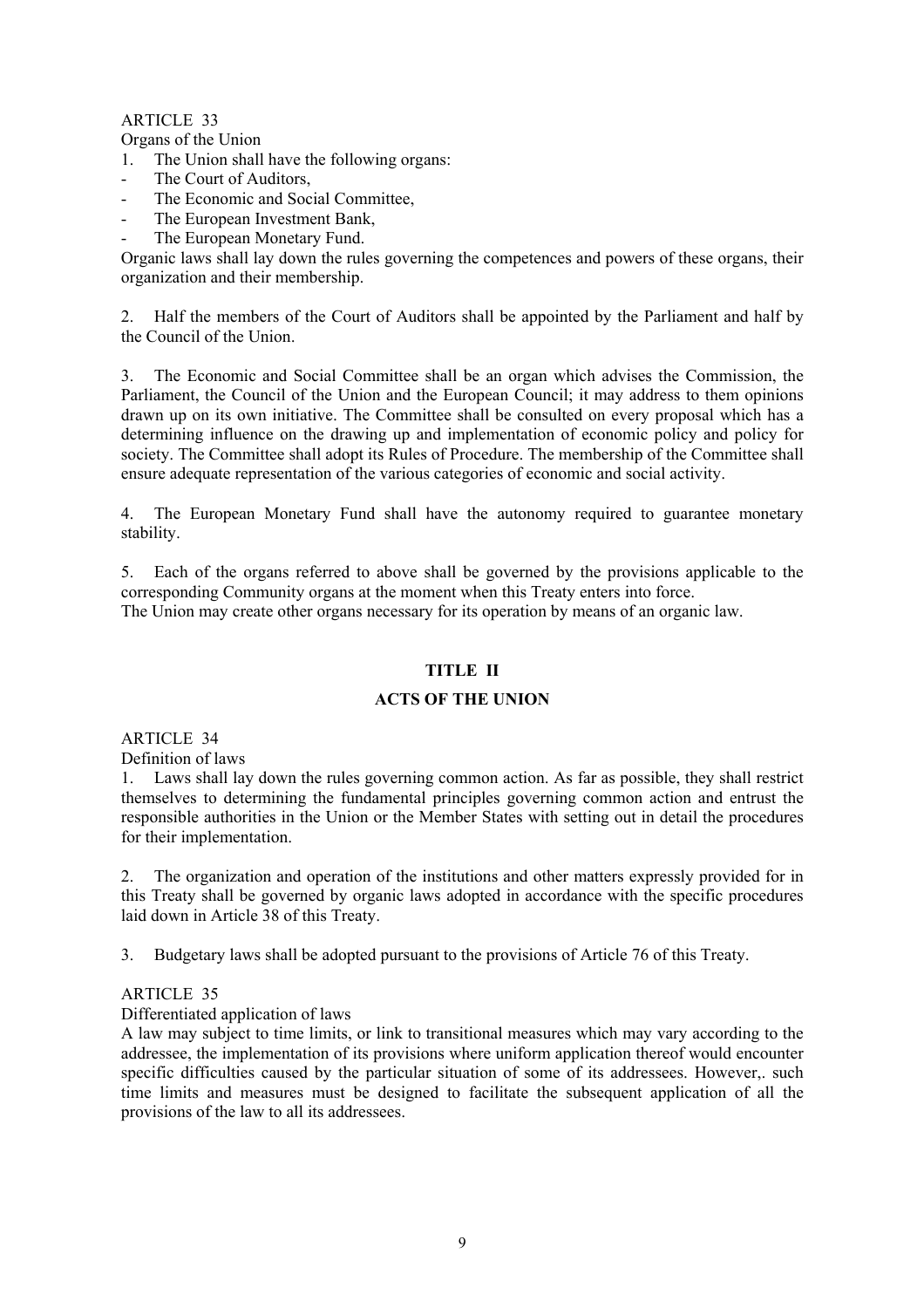## Legislative authority

The Parliament and the Council of the Union shall jointly exercise legislative authority with the active participation of the Commission.

## ARTICLE 37

Right to propose draft laws and amendments thereto

1. The Commission shall have the right to propose draft laws. It may withdraw a draft law it has submitted at any time until the Parliament or the Council of the Union have expressly adopted it on first reading.

2. On a reasoned request from the Parliament or the Council, the Commission shall submit a draft law conforming to such request. If the Commission declines to do so, the Parliament or the Council may, in accordance with procedures laid down in their rules of procedure, introduce a draft law conforming to their original request. The Commission must express its opinion on the draft.

3. Under the conditions laid down in Article 38 of this Treaty:

- the Commission may put forward amendments to any draft law. Such amendments must be put to the vote as a matter of priority,
- members of the Parliament and national representations within the Council may similarly put forward amendments during the debates within their respective institutions.

## ARTICLE 38

Voting procedure for draft laws

1. All draft laws shall be submitted to the Parliament. Within a period of six months, it may approve the draft with or without amendment. In the case of draft organic laws, the Parliament may amend them by an absolute majority; their approval shall require a qualified majority.

Where the majority required for approval of the draft is not secured, the Commission shall have the right amend it and to submit it to the Parliament again.

2. The draft law approved by the Parliament, with or without amendment, shall be forwarded to the Council of the Union. Within a period of one month following approval by the Parliament, the Commission may deliver an opinion which shall also be forwarded to the Council.

3. The Council shall take a decision within a period of six months. Where it approves the draft by an absolute majority without amending it, or where it rejects it unanimously, the legislative procedure is terminated.

Where the Commission has expressly delivered an unfavourable opinion on the draft, or in the case of a draft organic law, the Council shall by a qualified majority approve the draft without amending it or reject it, in which cases the legislative procedure is terminated.

Where the draft has been put to the vote but has no secured the majorities referred to above, or where the draft has been amended by a simple majority or, in the case of organic laws, by an absolute majority, the conciliation procedure laid down in paragraph 4 below shall be opened.

4. In the cases provided for in the final sub-paragraph of paragraph 3 above, the Conciliation Committee shall be convened. The Committee shall consist of a delegation from the Council of the Union and a delegation from the Parliament. The Commission shall participate in the work of the **Committee** 

Where, within a period of three months, the Committee reaches agreement on a joint text, that text shall be submitted for approval to the Parliament and the Council; they shall take a decision by an absolute majority or, in the case of organic laws, by a qualified majority within a period of three months. No amendments shall be admissible.

Where, within the period referred to above, the Committee fails to reach agreement, the text forwarded by the Council shall be submitted for approval to the Parliament which shall, within a period of three months, take a decision by an absolute majority or, in the case of organic laws, by a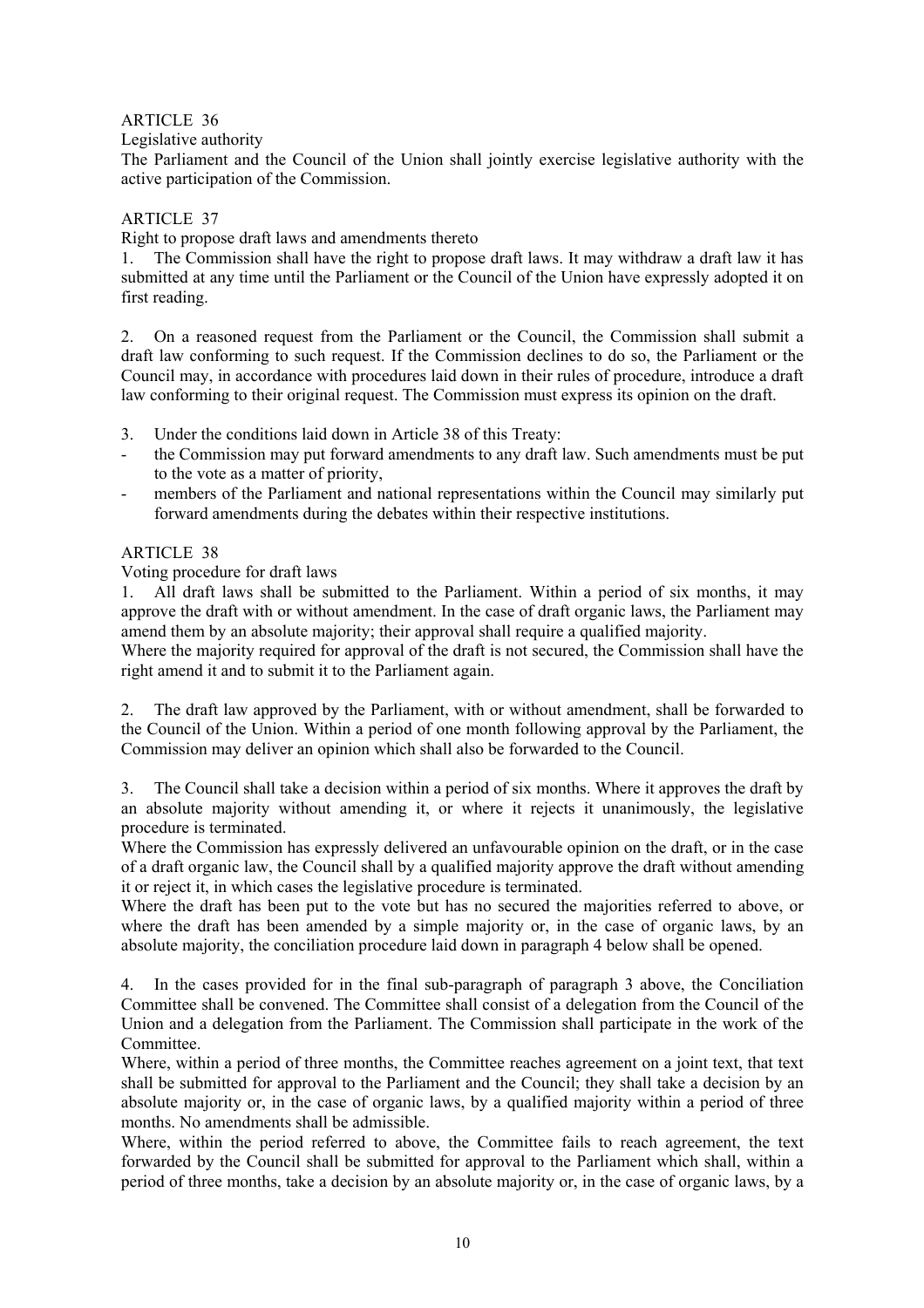qualified majority. Only amendments tabled by the Commission shall be admissible. Within a period of three months, the Council may reject by a qualified majority the text adopted by the Parliament. No amendments shall then be admissible.

5. Without prejudice to Article 23(3) of this Treaty, where the Parliament or the Council fails to submit the draft to a vote within the time limits laid down, the draft shall be deemed to have been adopted by the institution which has not taken a decision. However, a law may not be regarded as having been adopted unless it has been expressly approved either by the Parliament or by the Council.

6. Where a particular situation so requires, the Parliament and the Council may, by common accord extend the time limits laid down in this Article.

## ARTICLE 39

#### Publication of laws

Without prejudice to Article 76(4) of this Treaty, the President of the arm of the legislative authority which has taken the last express decision shall establish that the legislative procedure has been completed and shall cause laws to be published without delay in the *Official Journal of the Union*.

#### ARTICLE 40

#### Power to issue regulations

The Commission shall determine the regulations and decisions required for the implementation of laws in accordance with the procedures laid down by those yaws. Regulations shall be published in the *Official Journal of the Union*; decisions shall be notified to the addressees. The Parliament and the Council of the Union shall be immediately informed thereof.

#### ARTICLE 41

### Hearing of persons affected

Before adopting any measure, the institutions of the Union shall, wherever possible and useful, hear the persons thereby affected. Laws of the Union shall lay down the procedures for such hearings.

## ARTICLE 42

### The law of the Union

The law of the Union shall be directly applicable in the Member States. It shall take precedence over national law. Without prejudice to the powers conferred on the Commission, the implementation of the law shall be the responsibility of the authorities of the Member States. An organic law shall lay down the procedures in accordance with which the Commission shall ensure the implementation of the law. National courts shall apply the law of the Union.

### ARTICLE 43

#### Judicial review

The Community rules governing judicial review shall apply to the Union. They shall be supplemented by an organic law on the basis of the following principles:

- extension of the right of action of individuals against acts of the Union adversely affecting them,
- equal right of appeal and equal treatment for all the institutions before the Court of justice,
- jurisdiction of the Court for the protection of fundamental rights *vis-à-vis* the Union,
- jurisdiction of the Court to annul an act of the Union within the context of an application for a preliminary ruling or of a plea of illegality,
- creation of a right of appeal to the Court against the decisions of national courts of last instance where reference to the Court for a preliminary ruling is refused or where a preliminary ruling of the Court has been disregarded,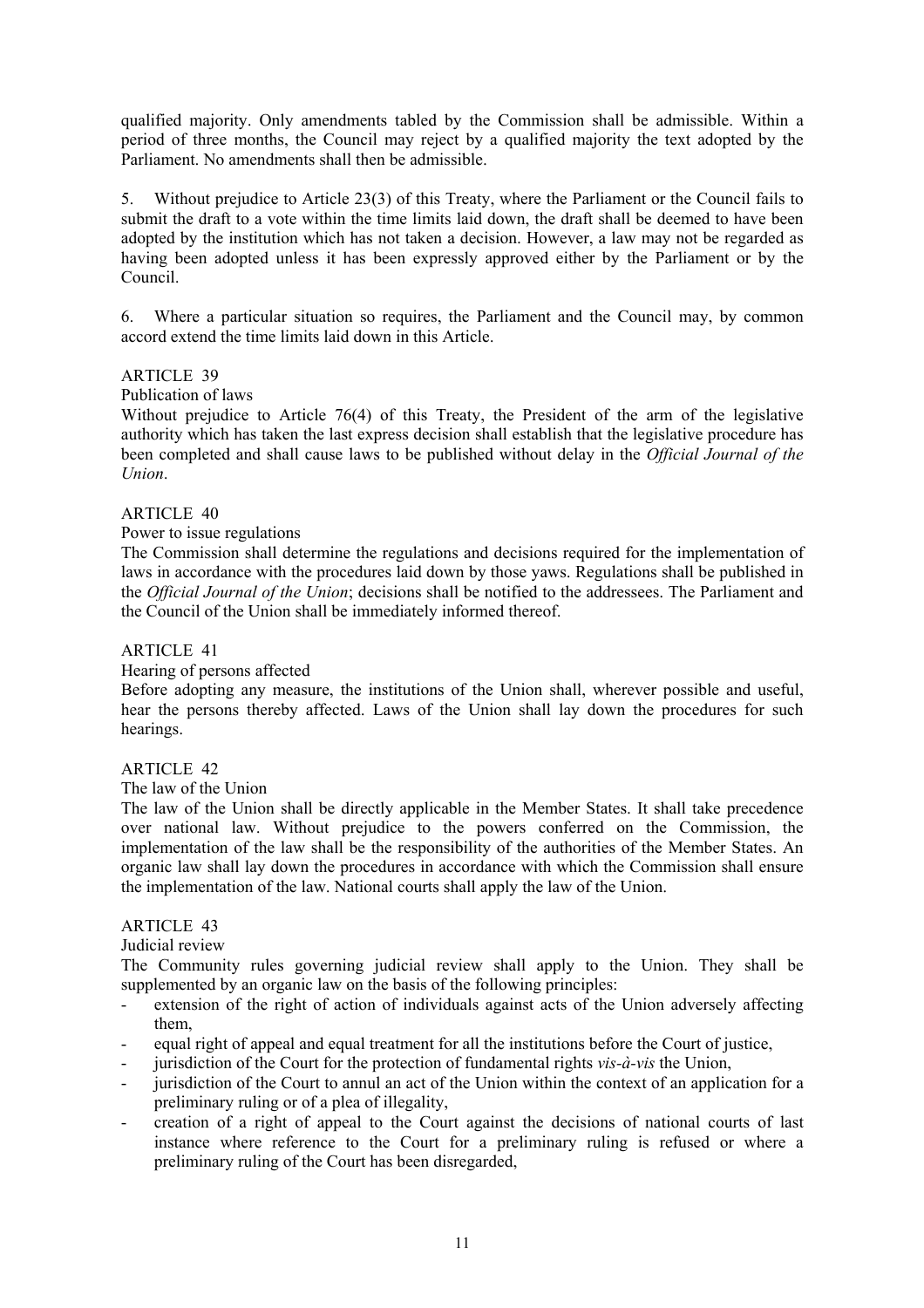jurisdiction of the Court to impose sanctions on a Member State failing to fulfil its obligations under the law of the Union, compulsory jurisdiction of the Court to rule on any dispute between Member States in connection with the objectives of the Union.

#### ARTICLE 44

#### **Sanctions**

In the case provided for in Article 4(4) of this Treaty, and in every other case of serious and persistent violation by a Member State of the provisions of this Treaty, established by the Court of justice at the request of the Parliament or the Commission, the European Council may, after hearing the Member State concerned and with the approval of the Parliament, take measures:

- suspending the rights deriving from the application of part or the whole of the Treaty provisions to the State in question and its nationals, without prejudice to the rights acquired by the latter
- which may go as far as suspending participation by the State in question in the European Council, the Council of the Union and any other organ in which that State is represented as such.

The State in question shall not participate in the vote the sanctions.

## **PART FOUR**

## **THE POLICIES OF THE UNION**

### ARTICLE 45

General provisions

1. Starting from the Community patrimony, the Union shall continue the actions already undertaken and undertake new actions in compliance with this Treaty, and in particular with Article 9 thereof.

2. The structural and conjunctural policies of the Union shall be drawn up and implemented so as to promote, together with balanced expansion throughout the Union, the progressive elimination of the existing imbalances between its various areas and regions.

### ARTICLE 46

Homogeneous judicial area

In addition to the fields subject to common action, the co-ordination of national law with a view to constituting a homogeneous judicial area shall be carried out in accordance with the method of cooperation. This shall be done in particular:

- to take measures designed to reinforce the feeling of individual citizens that they are citizens of the Union,
- to fight international forms of crime, including terrorism.

The Commission and the Parliament may submit appropriate recommendations to the European Council.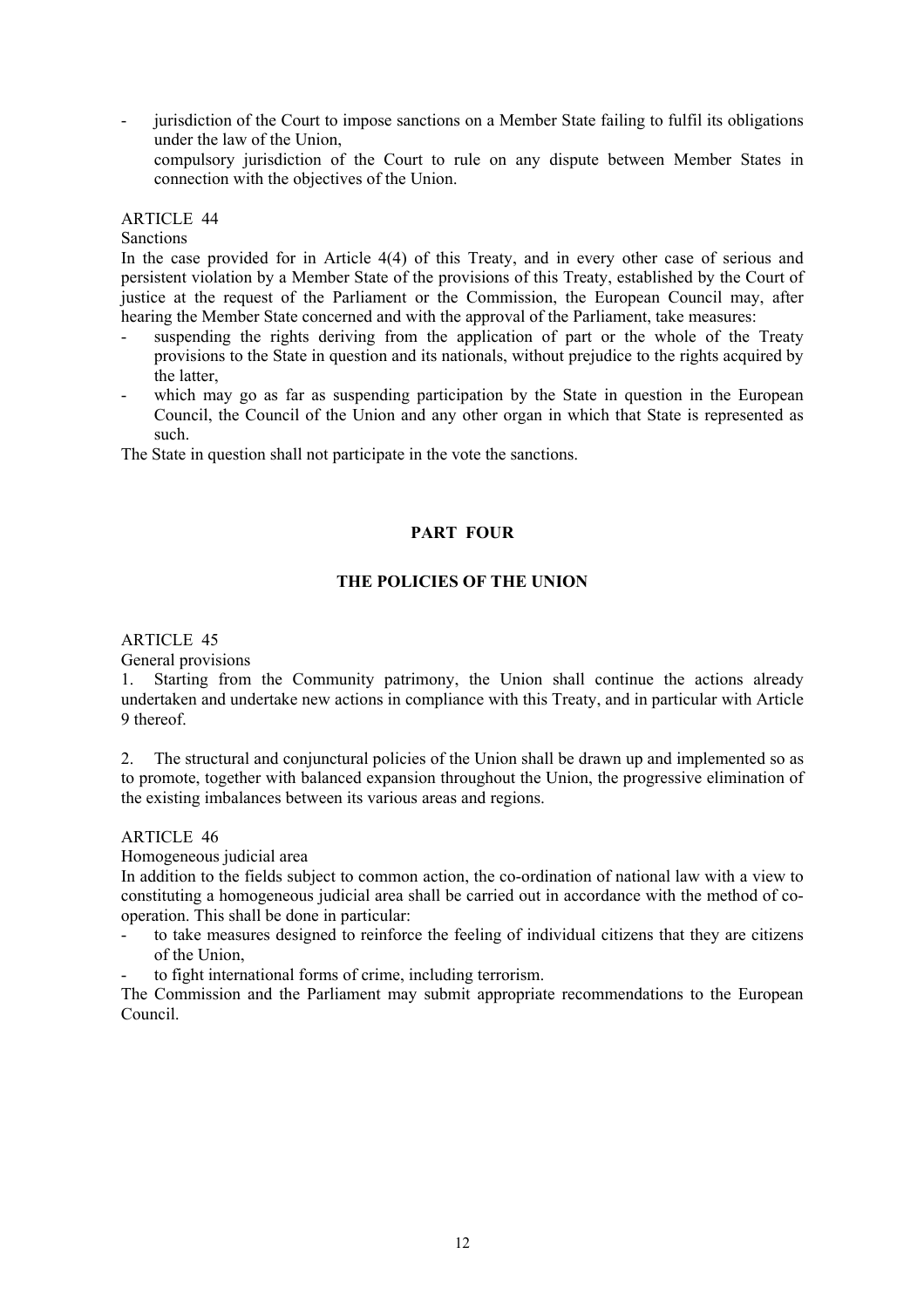# **TITLE I**

## **ECONOMIC POLICY**

### ARTICLE 47

Internal market and freedom of movement

1. The Union shall have exclusive competence to complete, safeguard and develop the free movement of persons, services, goods and capital within its territory; it shall have exclusive competence for trade between Member States.

2. This liberalization process shall take place on the basis of detailed and binding programmes timetables laid down by the legislative authority in accordance with the procedures for adopting laws. The Commission shall adopt the implementing procedures for those programmes.

- 3. Through those programmes, the Union must attain:
- within a period of two years following the entry into force of this Treaty, the free movement of persons and goods; this implies in particular the abolition of personal checks at internal frontiers,
- within a period of five years following the entry into force of this Treaty, the free movement of services including banking and all forms of insurance,
- within a period of 10 years following the entry into force of this Treaty, the free movement of capital.

## ARTICLE 48

**Competition** 

The Union shall have exclusive competence to complete and develop competition policy at the level of the Union, bearing in mind:

- the need to establish a system for the authorization of concentrations of undertakings based on the criteria laid down by Article 66 of the Treaty establishing the European Coal and Steel **Community**
- the need to restructure and strengthen the Industry of the Union in the light of the profound disturbances which may be caused by international competition,
- the need to prohibit any form of discrimination between private and public undertakings.

### ARTICLE 49

Approximation of the laws relating to undertakings and taxation

The Union shall take measures designed to approximate the laws, regulations and administrative provisions relating to undertakings, and in particular to companies, in so far as such provisions have a direct effect on a common anion of the Union. A law shall lay down a Statute for European Undertakings.

In so far as necessary for economic integration within the Union, a law shall effect the approximation of the laws relating to taxation.

### ARTICLE 50

Conjunctural policy

1. The Union shall have concurrent competence in respect of conjunctural policy, with a particular view to facilitating the co-ordination of economic policies within the Union.

2. The Commission shall define the guidelines and objectives to which the action of the Member States shall be subject on the basis of the principles and within the limits laid down by laws.

3. Laws shall lay down the conditions under which the Commission shall ensure that the measures taken by the Member States conform with the objectives it has shall authorise the Commission to make the budgetary or financial aid of the Union conditional on compliance with the measures taken under paragraph 2 above.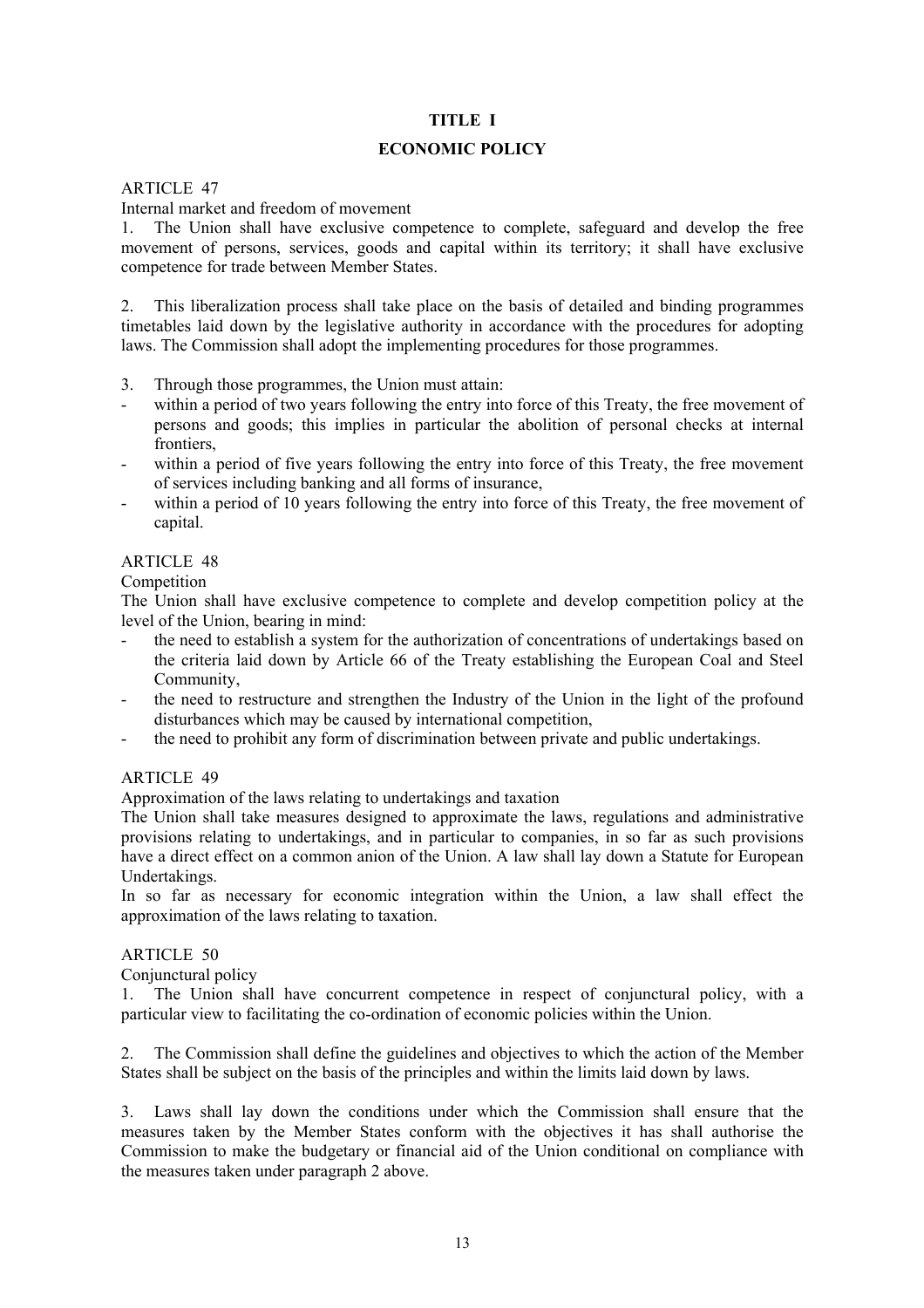4. Laws shall lay down the conditions under which Commission, in conjunction with the Member States, shall utilise the budgetary or financial mechanisms of the Union for conjunctural ends.

## ARTICLE 51

### Credit policy

Union shall exercise concurrent competence as regards European monetary and credit policies, with the particular objective of co-ordinating the use of capital market resources by the creation of a European Capital Market Committee and the establishment of a European Bank Supervisory Authority.

## ARTICLE 52

European Monetary System

1. All the Member States shall participate in the European Monetary System, subject to the principle set out in Article 35 of this Treaty.

2. The Union shall have concurrent competence for the progressive achievement of full monetary union.

- 3. An organic law shall lay down rules governing:
- the Statute and the operation of the European Monetary Fund in accordance with Article 33 of this Treaty,
- the conditions for the effective transfer to the European Monetary Fund of part of the reserves of the Member States,
- the conditions for the progressive conversion of the ECU into a reserve currency and a means of payment, and its wider use,
- the procedures and the stages for attaining monetary union,
- the duties and obligations of the central banks in the determination of their objectives regarding money supply.

4. During the five years following the entry into force of this Treaty, by derogation from Articles 36, 38 and 39 thereof, the European Council may suspend the entry into force of the organic laws referred to above within a period of one month following their adoption and refer them back to the Parliament and the Council of the Union for fresh consideration.

### ARTICLE 53

Sectoral policies

In order to meet the particular needs for the organization, development or co-ordination of specific sectors of economic activity, the Union shall have concurrent competence with the Member States to pursue sectoral policies at the level of the Union. In the fields referred to below, such policies shall, by the establishment of reliable framework conditions, in particular pursue the aim of facilitating the decisions which undertakings subject to competition must take concerning investment and innovation.

The sectors concerned are in particular:

- agriculture and fisheries,
- transport,
- telecommunications,
- research and development.
- industry,
- energy.
- (a) In the fields of agriculture and fisheries, the Union shall pursue a policy designed to attain the objectives laid down in Article 39 of the Treaty establishing the European Economic Community.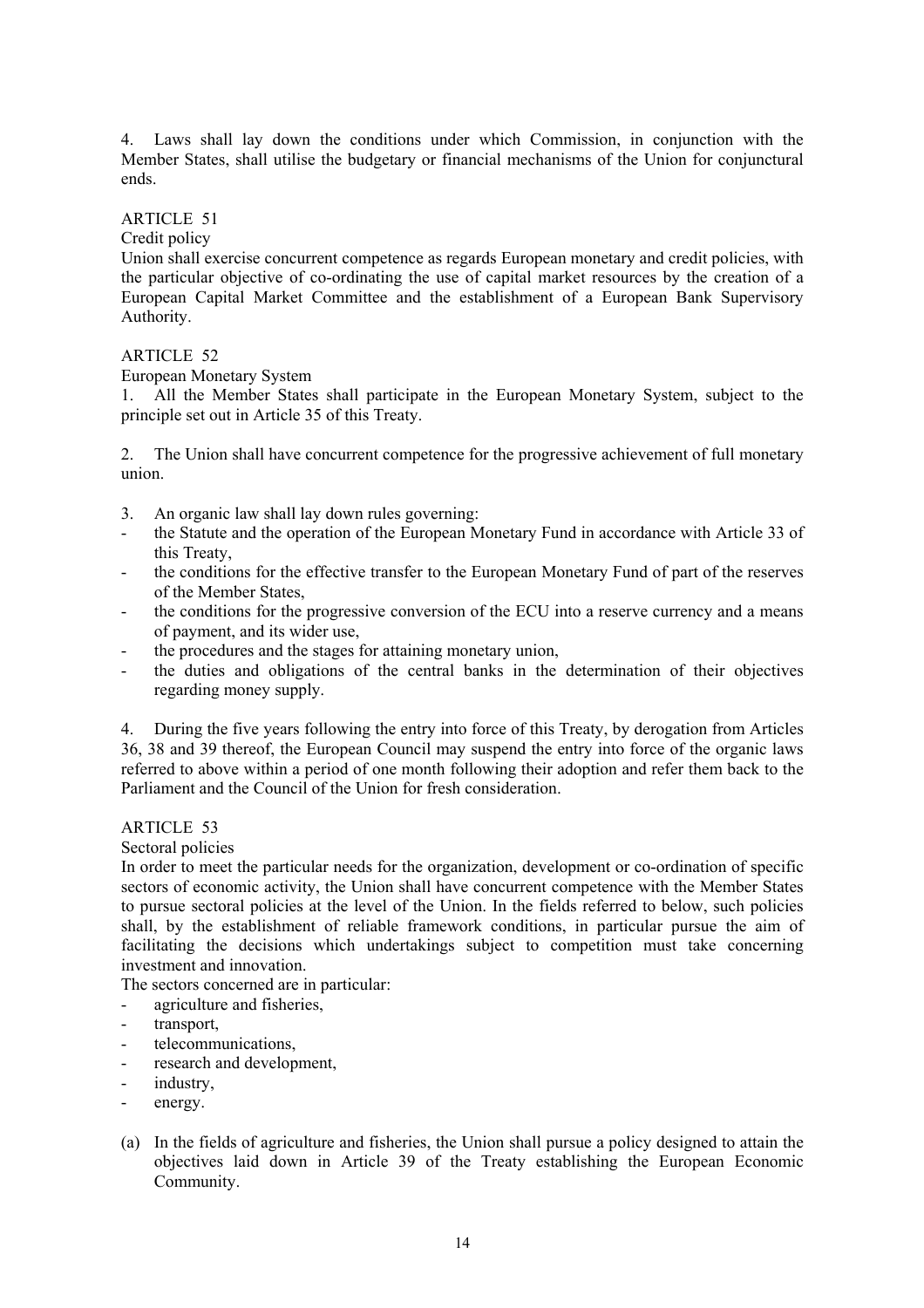- (b) In the field of transport, the Union shall pursue a policy designed to contribute to the economic integration of the Member States. It shall, in particular, undertake common actions to put an end to all forms of discrimination, harmonise the basic terms of competition between the various modes of transport, eliminate obstacles to trans-frontier traffic and develop the capacity of transport routes so as to create a transport network commensurate with European needs.
- (c) In the field of telecommunications, the Union shall take common action to establish a telecommunications network with common standards and harmonise tariffs. It shall exercise competence in particular with regard to the high technology sectors, research and development activities and public procurement policy.
- (d) In the field of research and development, the Union may draw up common strategies with a view to co-ordinating and guiding national activities and encouraging co-operation between the Member States and between research institutes. It may provide financial support for joint research, may take responsibility for some of the risks involved and may undertake research in its own establishments.
- (e) In the field of industry, the Union may draw up development strategies with a view to guiding and co-ordinating the policies of the Member States in those industrial branches which are of particular significance to the economic and political security of the Union. The Commission shall be responsible for taking the requisite implementing measures. It shall submit to the Parliament and the Council of the Union a periodic report on industrial policy problems.
- (f) In the field of energy, action by the Union shall be designed to ensure security of supplies, stability on the market of the Union and, to the extent that prices are regulated, a harmonised pricing policy compatible with fair competitive practices. It shall also be designed to encourage the development of alternative and renewable energy sources, introduce common technical standards for efficiency, safety, the protection of the environment and of the population, and to encourage the exploitation of European sources of energy.

Other forms of co-operation

1. Where Member States have taken the initiative to establish industrial co-operation structures outside the scope of this Treaty, the European Council may, if the common interest justifies it, decide to convert those forms of co-operation into a common action of the Union.

2. In specific sectors subject to common action, laws may establish specialised European agencies and define those forms of supervision applicable thereto.

## **TITLE II**

## **POLICY FOR SOCIETY**

## ARTICLE 55

General provisions

The Union shall have concurrent competence in the field of social and health, consumer protection, regional, environmental, education and research, cultural and information policies.

## ARTICLE 56

Social and health policy

The Union may take action in the field of social and health policy, in particular in matters relating to:

- employment, and in particular the establishment of general comparable conditions for the maintenance and creation of jobs,
- the law on labour and working conditions.
- equality between men and women.
- vocational training and further training,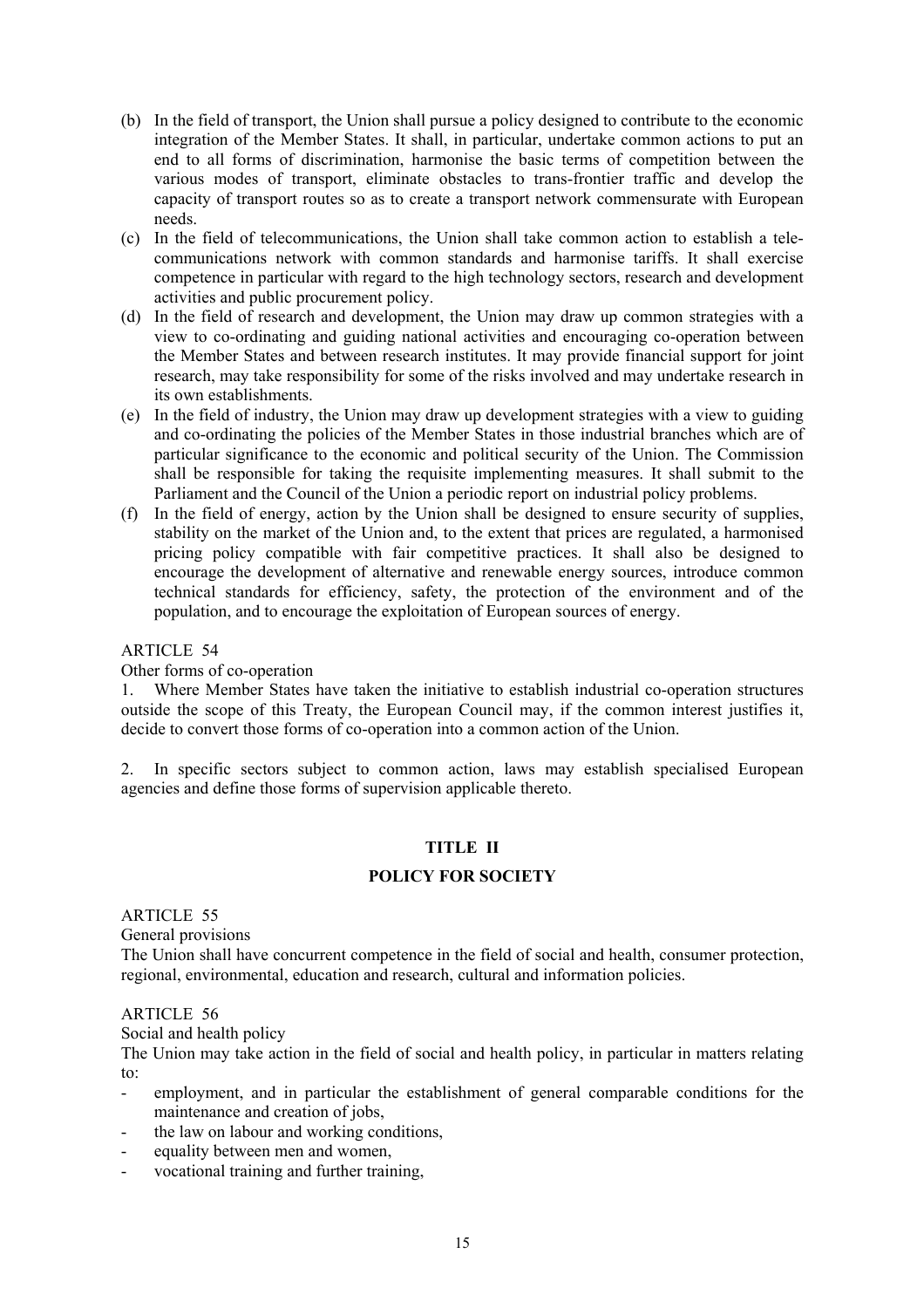- social security and welfare,
- protection against occupational accidents and diseases,
- work hygiene,
- trade union rights and collective negotiations between employers and employees, in particular with a view to the conclusion of Union-wide collective agreements.
- forms of worker participation in decisions affecting their working life and the organization of undertakings,
- the determination of the extent to which citizens of non-member States may benefit from equal treatment,
- the approximation of the rules governing research into and the manufacture, active properties and marketing of pharmaceutical products, the prevention of addiction,
- the co-ordination of mutual aid in the event of epidemics or disasters.

# Consumer policy

The Union may lay down rules designed to protect the health and safety of consumers and their economic ,interests, particularly in the event of damage. The Union may encourage action to promote consumer education, information and consultation.

## ARTICLE 58

### Regional policy

The regional policy of the Union shall aim at reducing regional disparities and, in particular, the under-development of the least-favoured regions, by injecting new life into those regions so as to ensure their subsequent development and by helping to create the conditions likely to put an end to the excessive concentration of migration towards particular industrial centres. The regional policy of the Union shall, in addition, encourage trans-frontier regional co-operation.

The regional policy of the Union, whilst supplementing the regional policy of the Member States, shall pursue specific Union objectives.

The regional policy of the Union shall comprise:

- the development of a European framework for the regional planning policies pursued by the competent authorities in each Member State,
- the promotion of investment and infrastructure projects which bring national programmes into the framework of an overall concept,
- the implementation of integrated programmes of the Union on behalf of certain regions, drawn up in collaboration with the representatives of the people concerned,, and, where possible, the direct allocation of the requisite funds to the regions concerned.

## ARTICLE 59

### Environmental policy

In the field of the environment, the Union shall aim at preventing or, taking account as far as possible of the 'polluter pays' principle, at redressing any damage which is beyond the capabilities of the individual Member State or which requires a collective solution. It shall encourage a policy of the rational utilization of natural resources, of exploiting renewable raw materials and of recycling waste which takes account of environmental protection requirements.

The Union shall take measures designed to provide for animal protection.

### ARTICLE 60

## Education and research policy

In order to create a context which will help inculcate in the public an awareness of the Union's own identity and to ensure a minimum standard of training creating the opportunity for free choice of career, job or training establishment anywhere in the Union, the Union shall take measures concerning:

- the definition of objectives for common or comparable training programmes.
- the Union-wide validity and equivalence of diplomas and school, study and training periods,
- the promotion of scientific research.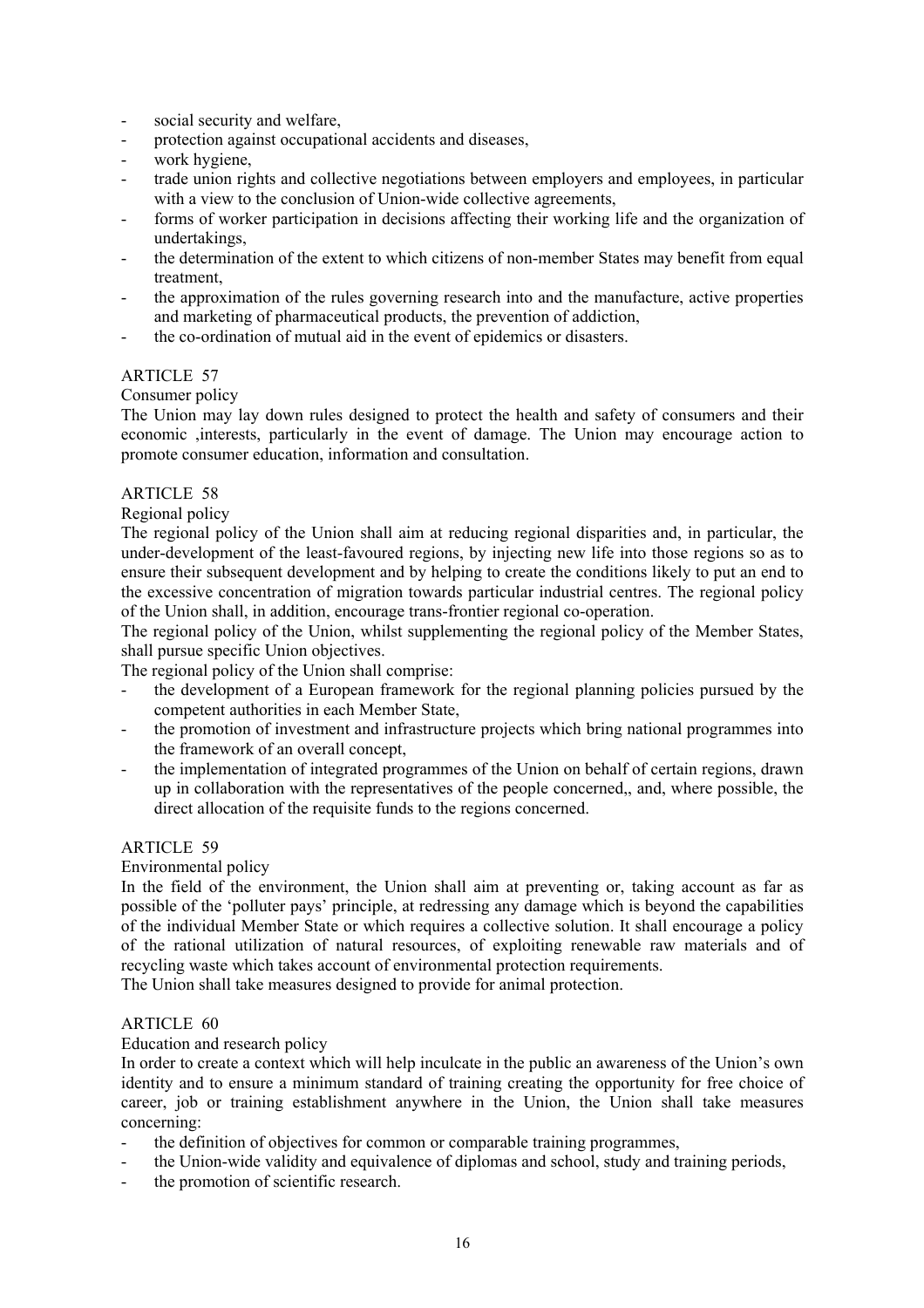Cultural policy

- 1. The Union may take measures to:
- promote cultural and linguistic understanding between the citizens of the Union,
- publicise the cultural life of the Union both at home and abroad,
- establish youth exchange programmes.

2. The European University Institute and the European Foundation shall become establishments of the Union.

3. Laws shall lay down rules governing the approximation of the law of copyright and the free movement of cultural works.

### ARTICLE 62

Information policy

The Union shall encourage the exchange of information and access to information for its citizens. To this end, it shall eliminate obstacles to the free movement of information, whilst ensuring the broadest possible competition and diversity of types of organization in this field. It shall encourage co-operation between radio and television companies for the purpose of producing Union-wide programmes.

## **TITLE III**

## **INTERNATIONAL RELATIONS OF THE UNION**

### ARTICLE 63

Principles and methods of action

1. The Union shall direct its efforts in international relations towards the achievement of peace through the peaceful settlement of conflicts and towards security, the deterrence of aggression, d6tente, the mutual balanced and verifiable reduction of military forces and armaments, respect for human rights, the raising of living standards in the third world, the expansion and improvement of international economic and monetary relations in general and trade in particular and the strengthening of international organization.

2. In the international sphere, the Union shall endeavour to attain the objectives set out in Article 9 of this Treaty. It shall act either by common action or by co-operation.

### ARTICLE 64

Common action

1. In its international relations, the Union shall act by common action in the fields referred to in this Treaty where it has exclusive or concurrent competence.

2. In the field of commercial policy, the Union have exclusive competence.

3. The Union shall pursue a development aid policy. During a transitional period of 10 years, this policy as a whole shall progressively become the subject of common action by the Union. In so far as the Member States continue to pursue independent programmes, the Union shall define the framework within which it will ensure the co-ordination of such programmes with its own policy, whilst observing current international commitments.

4. Where certain external policies fall within the exclusive competence of the European Communities pursuant to the Treaties establishing them, but where that competence has not been fully exercised, a law shall lay down the procedures required for it to be fully exercised within a period which may not exceed five years.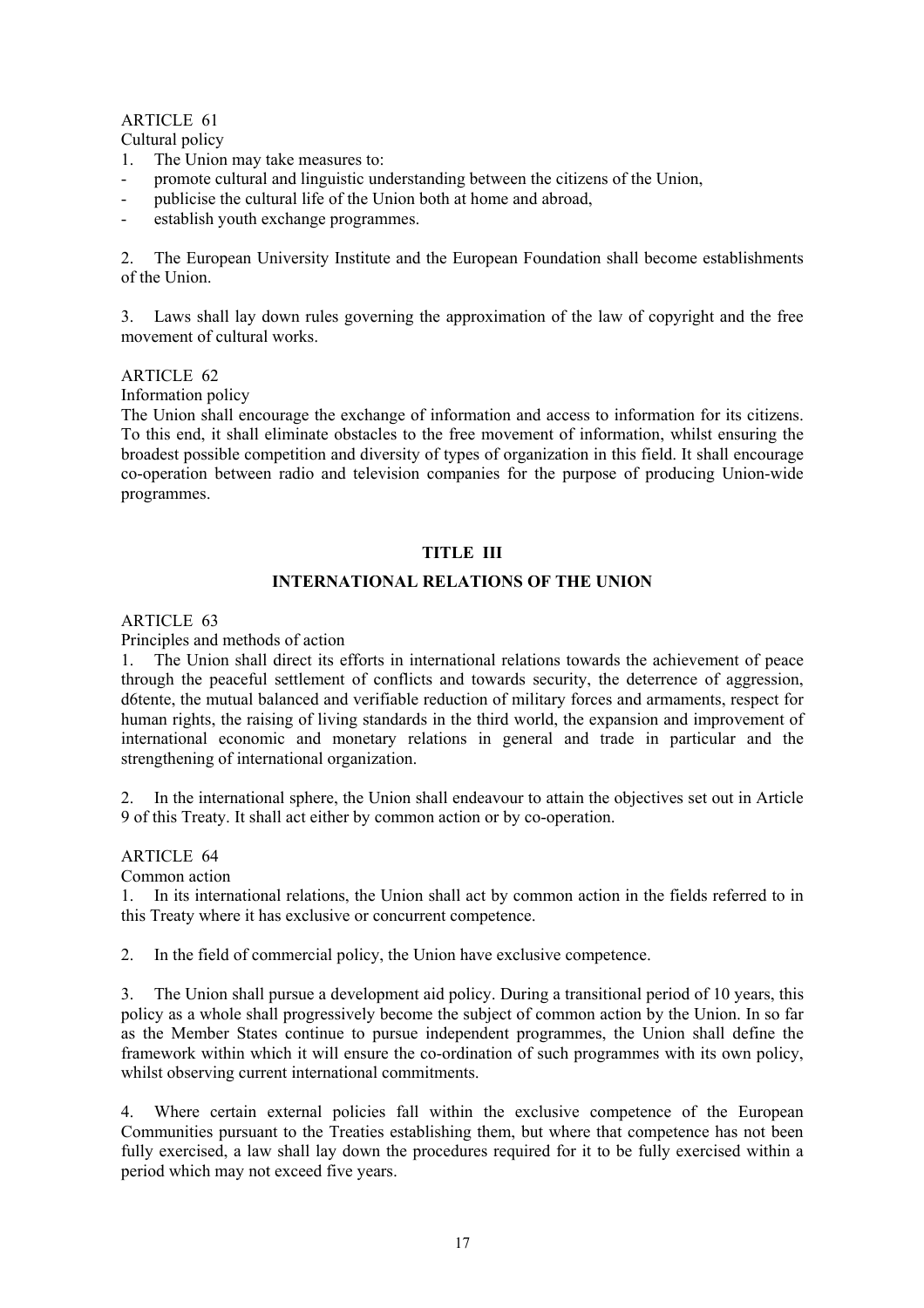### Conduct of common action

1. In the exercise of its competences, the Union shall be represented by the Commission in its relations with non-member states and international organizations. In particular, the Commission shall negotiate international agreements on behalf of the Union. It shall be responsible for liaison with all international organizations and shall co-operate with the Council of Europe, in particular in the cultural sector.

2. The Council of the Union may issue the Commission with guidelines for the conduct of international actions; it must issue such guidelines, after approving them by an absolute majority, where the Commission is involved in drafting acts and negotiating agreements which will create international obligations as for the Union.

3. The Parliament shall be informed, in good time and in accordance with appropriate procedures, of every action of the institutions competent in the field of international policy.

4. The Parliament and the Council of the Union, both acting by an absolute majority; shall approve international agreements and instruct the President of the Commission to deposit the instruments of ratification.

### ARTICLE 66

#### Co-operation

The Union shall conduct its international relations by the method of co-operation where Article 64 of this Treaty is not applicable and where they involve:

- matters directly concerning the interests of several Member States of the Union, or
- fields in which the Member States acting individually cannot act as efficiently as the Union, or
- fields where a policy of the Union appears necessary to supplement the foreign policies pursued on the responsibility of the Member States, or
- matters relating to the political and economic aspects of security.

### ARTICLE 67

### Conduct of co-operation

In the fields referred to in Article 66 of this Treaty:

1. The European Council shall be responsible for co-operation. The Council of the Union shall be responsible for its conduct. The Commission may propose policies and actions which shall be implemented, at the request of the European Council or the Council of the Union, either by the Commission or by the Member States.

2. The Union shall ensure that the international policy guidelines of the Member States are consistent.

3. The Union shall co-ordinate the positions of the Member States during the negotiation of international agreements and within the framework of international organizations.

4. In an emergency, where immediate action is necessary, a Member State particularly concerned may act individually after informing the European Council and the Commission.

5. The European Council may call on its President, on the President of the Council of the Union or on the Commission to act as the spokesman of the Union.

### ARTICLE 68

Extension of the field of co-operation and transfer from co-operation to common action

1. The European Council may extend the field of co-operation, in particular as regards armaments, sales of arms to non-member States, defence policy and disarmament.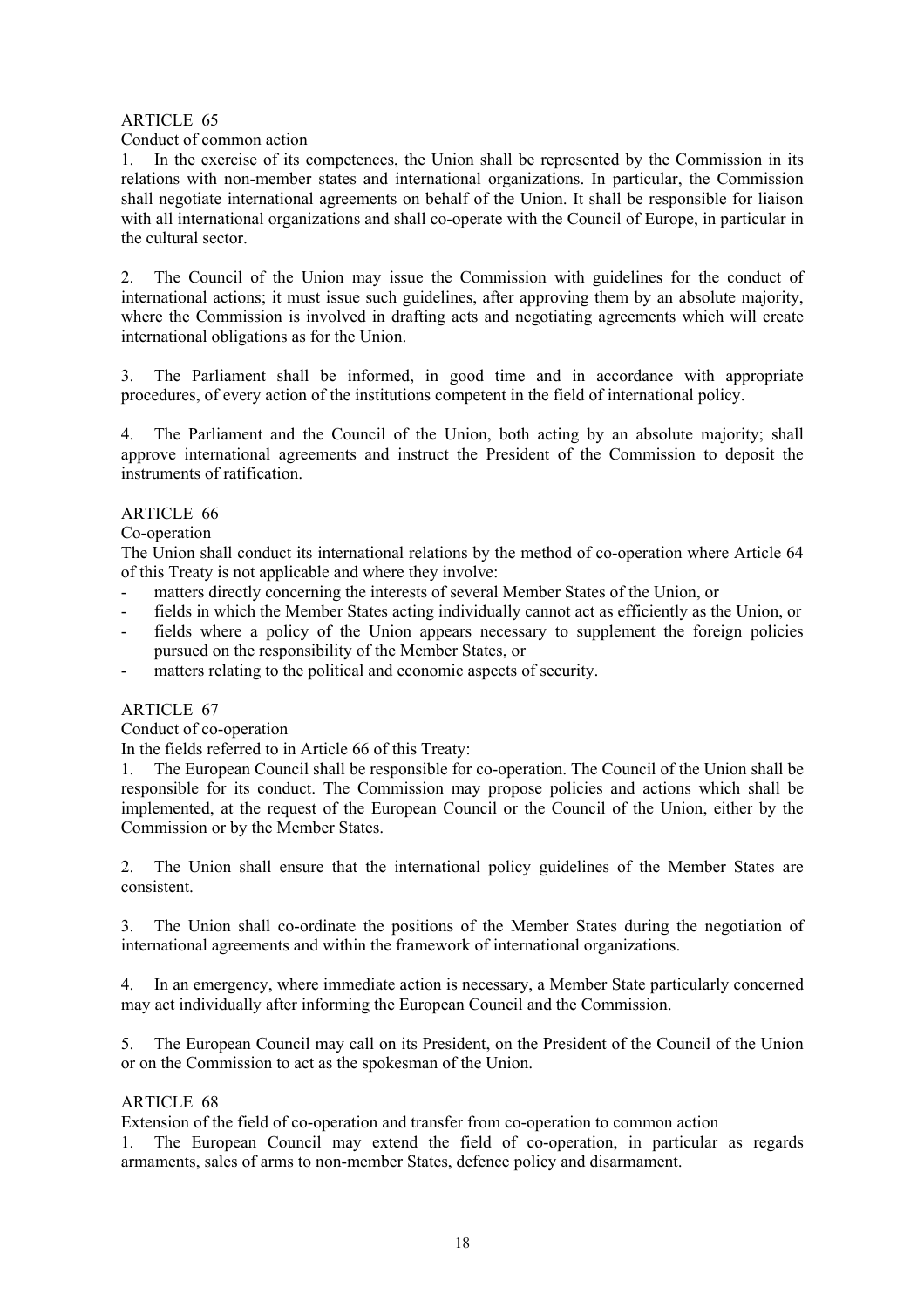2. Under the conditions laid down in Article 11 of this Treaty, the European Council may decide to transfer a particular field of co-operation to common action in external policy. In that event, the provisions laid down in Article 23(3) of this Treaty shall apply without any time limit. Bearing in mind the principle laid down in Article 35 of this Treaty, the Council of the Union, acting unanimously, may exceptionally authorise one or more Member States to derogate from some of the measures taken within the context of common action.

3. By way of derogation from Article 11(2) of this Treaty, the European Council may decide to restore the fields transferred to common action in accordance with paragraph 2 above either to cooperation or to the competence of the Member States.

4. Under the conditions laid down in paragraph 2 above, the European Council may decide to transfer a specific problem to common action for the period required for its solution. In that event, paragraph 3 above shall not apply.

## ARTICLE 69

Right of representation abroad

1. The Commission may, with the approval of the Council of the Union, establish representations in non-member States and international organizations.

2. Such representations shall be responsible for representing the Union in all matters subject to common action. They may also, in collaboration with the diplomatic agent of the Member State holding the presidency of the European Council, co-ordinate the diplomatic activity of the Member States in the fields subject to co-operation.

3. In non-member States and international organizations where there is no representation of the Union, it shall be represented by the diplomatic agent of the Member State currently holding the presidency of the European Council or else by the diplomatic agent of another Member State.

## **PART FIVE**

## **THE FINANCES OF THE UNION**

ARTICLE 70 General provisions

1. The Union shall have its own finances, administered by its institutions, on the basis of the budget adopted by the budgetary authority which shall. consist of the European Parliament and the Council of the Union.

2. The revenue of the Union shall be utilised to guarantee the implementation of common actions undertaken by the Union. Any implementation by the Union of a new action assumes that the allocation to the Union of the financial means required shall be subject to the procedure laid down in Article 71(2) of this Treaty.

### ARTICLE 71

Revenue

1. When this Treaty enters into force, the revenue of the Union shall be of the same kind as that of the European Communities. However, the Union shall receive a fixed percentage of the basis for assessing value added tax established by the budget within the framework of the programme set out in Article 74 of this Treaty.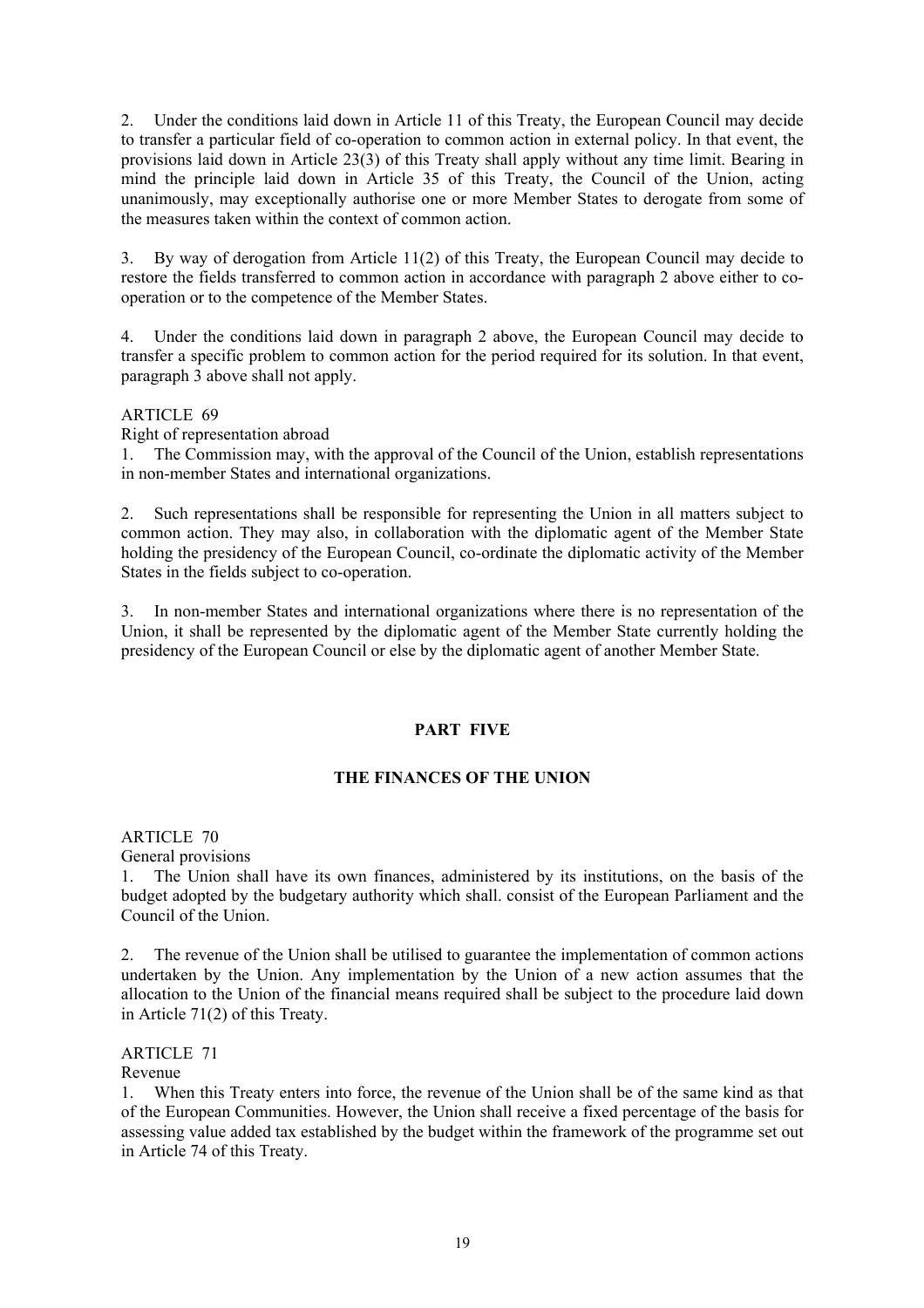2. The Union may, by an organic law, amend the nature or the basis of assessment of existing sources of revenue or create new ones. It may by a law authorise the Commission to issue loans, without prejudice to Article 75(2) of this Treaty.

3. In principle, the authorities of the Member States shall collect the revenue of the Union. Such revenue shall be paid to the Union as soon as it has been collected. A law shall lay down the implementing procedures for this paragraph and may set up the Union's own revenue-collecting authorities.

## ARTICLE 72

## Expenditure

1. The expenditure of the Union shall be determined annually on the basis of an assessment of the cost of each common anion within the framework of the financial programme set out in Article 74 of this Treaty.

2. At least once a year, the Commission shall submit a report to the budgetary authority on the effectiveness of the actions undertaken, account being taken of their cost.

3. All expenditure by the Union shall be subject to the same budgetary procedure.

## ARTICLE 73

### Financial equalization

A system of financial equalization shall be introduced in order to alleviate excessive economic imbalances between the regions. An organic law shall lay down the procedures for the application of this system.

## ARTICLE 74

### Financial programmes

1. At the beginning of each parliamentary term, the Commission, after receiving its investiture, shall submit to the European Parliament and the Council of the Union a report on the division between the Union and: the Member States of the responsibilities for implementing common actions and the financial burdens resulting therefrom.

2. On a proposal from the Commission, multi-annual financial programme, adopted according to the procedure for adopting laws, shall lay down the projected development in the revenue and expenditure of the Union. These forecasts shall be revised annually :fj and used as the basis for the preparation of the budget.

## ARTICLE 75

### Budget

1. The budget shall lay down and authorise all the revenue and expenditure of the Union in respect of each calendar year. The adopted budget must be in balance. Supplementary and amending budgets shall be adopted under the same conditions as the general budget. The revenue of the Union shall not be earmarked for specific purposes.

2. The budget shall lay down the maximum amounts for borrowing and lending during the financial year. Save in exceptional cases expressly laid down in the budget, borrowed funds may only be used to finance investment.

3. Appropriations shall be entered in specific chapters grouping expenditure according to its nature or destination and subdivided in compliance with the provisions of the Financial Regulation. The expenditure of the institutions other than the Commission shall be the subject of separate sections of the budget; they shall be drawn up and managed by those institutions and may only include operating expenditure.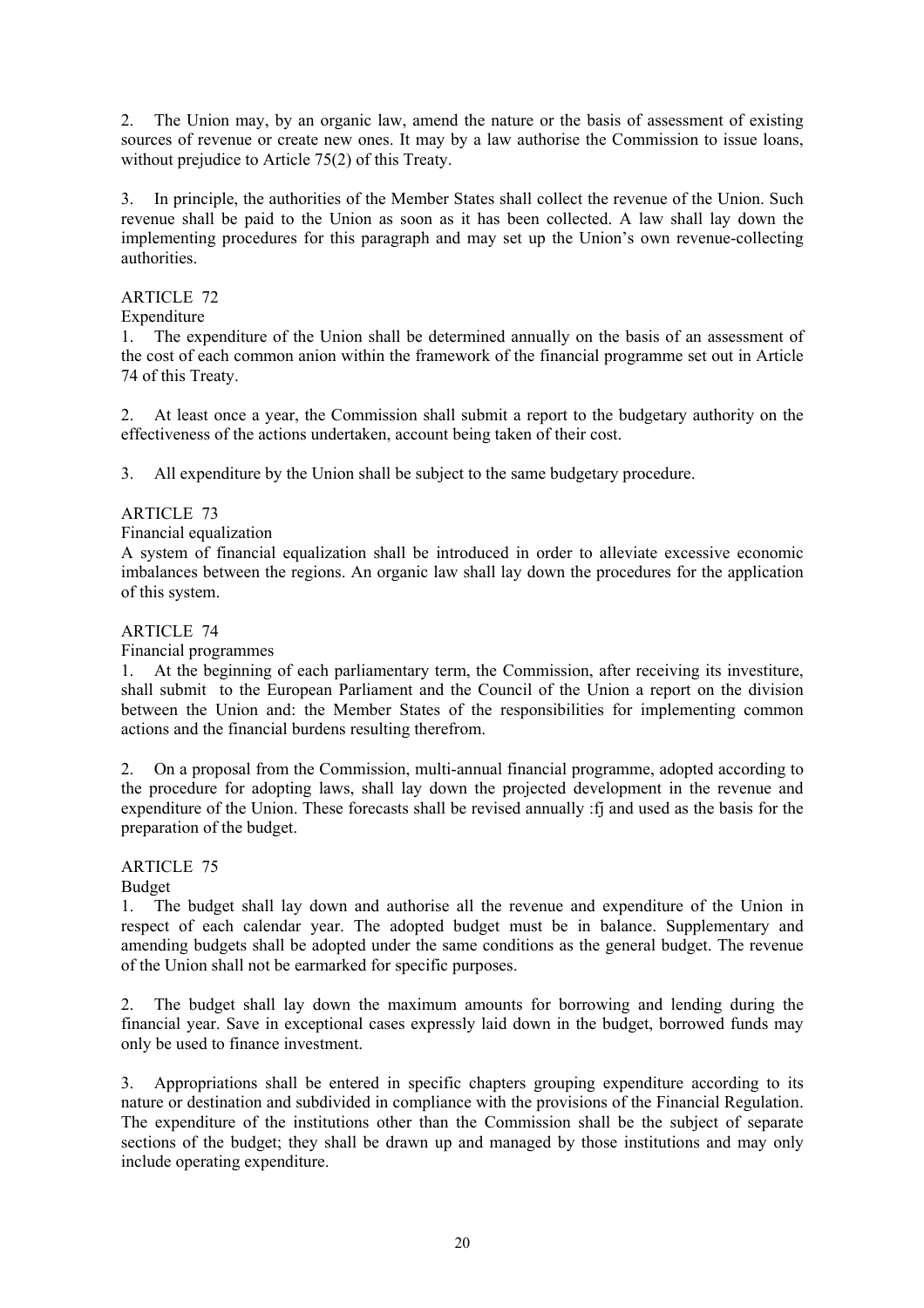4. The Financial Regulation of the Union shall be established by an organic law.

## ARTICLE 76

Budgetary procedure

- 1. The Commission shall prepare the draft budget and forward it to the budgetary authority.
- 2. Within the time limits laid down by the Financial Regulation:
- (a) on first reading, the Council of the Union may approve amendments by a simple majority. The draft budget, with or without amendment, shall be forwarded to the Parliament;
- (b) on first reading, the Parliament may amend by an absolute majority the amendments of the Council and approve other amendments by a simple majority;
- (c) if, within a period of 15 days, the Commission opposes the amendments approved by the Council or by the Parliament on first reading, the relevant arm of the budgetary authority. must take a fresh decision by a qualified majority on second reading;
- (d) if the budget has not been amended, or if the amendments adopted by the Parliament and the Council are identical, and if the Commission has not exercised its right to oppose the amendments, the budget shall be deemed to have been finally adopted;
- (e) on second reading, the Council may amend by a qualified majority the amendments approved by the Parliament. It may by a qualified majority refer the whole draft budget as amended by the Parliament back to the Commission and request it to submit a new draft; where not so referred back, the draft budget shall at all events be forwarded to the Parliament;
- (f) on second reading, the Parliament may reject amendments adopted by the Council only by a qualified majority. It shall adopt the budget by an absolute majority.

3. Where one of the arms of the budgetary authority has not taken a decision within the time limit laid down by the Financial Regulation, it shall be deemed to have adopted the draft referred to it.

4. When the procedure laid down in this Article has been completed, the President of the Parliament shall declare that the budget stands adopted and shall cause it to be published without delay in the Official Journal of the Union.

### ARTICLE 77

Provisional twelfths

Where the budget has not been adopted by the beginning of the financial year, expenditure may be effected on a monthly basis, under the conditions laid down in the Financial Regulation, up to a maximum of one-twelfth of the appropriations entered in the budget of the preceding financial year, account being taken of any supplementary and amending budgets.

At the end of the sixth month following the beginning of. the financial year, the Commission may only effect expenditure to enable the .Union to comply with existing obligations.

### ARTICLE 78

### Implementation of the budget

The budget shall be implemented by the Commission on its own responsibility under the conditions laid down by the Financial Regulation.

### ARTICLE 79

### Audit of the accounts

The Court of Auditors shall verify the implementation of the budget. It shall fulfil its task independently and, to this end, enjoy powers of investigation with regard to the institutions and organs of the Union and to the national authorities concerned.

## ARTICLE 80

#### Revenue and expenditure account

At the end of the financial year, the Commission shall submit to the budgetary authority, in the form laid down by the Financial Regulation, the revenue and expenditure account which shall set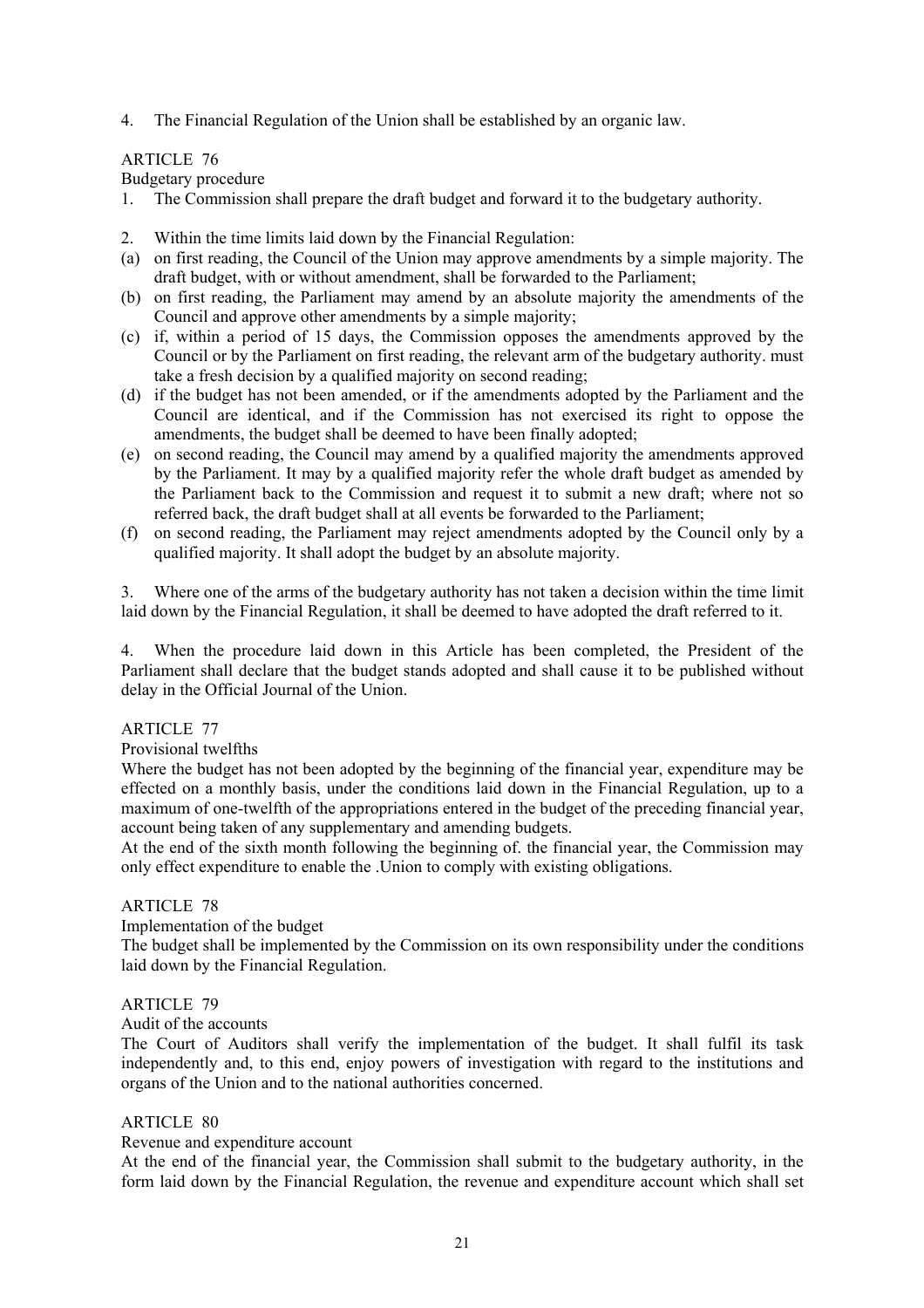out all the operations of the financial year and be accompanied by the report of the Court of Auditors.

## ARTICLE 81

Discharge

The Parliament shall decide to grant, postpone or refuse a discharge; the decision on the discharge may be accompanied by observations which the Commission shall be obliged to take into account.

#### **PART SIX**

#### **GENERAL AND FINAL PROVISIONS**

#### ARTICLE 82

Entry into force

This Treaty shall be open for ratification by all the Member States of the European Communities. Once this Treaty has been ratified by a majority of the Member States of the Communities whose population represents two-thirds of the total population of the Communities, the Governments of the Member States which have ratified shall meet at once to decide by common accord on the procedures by and the date on which this Treaty shall enter into force and on relations with the Member States which have not yet ratified.

#### ARTICLE 83

Deposit of the instruments of ratification

The instruments of ratification shall be deposited with the Government of the first State to have completed the ratification procedure.

ARTICLE 84

Revision of the Treaty

One representation within the Council of the Union, or one-third of the members of Parliament, or the Commission may submit to the legislative authority a reasoned draft law amending one or more provisions of this Treaty. The draft shall be submitted for approval to the two arms of the legislative authority which shall act in accordance with the procedure applicable to organic laws. The draft, thus approved, shall be submitted for ratification by the Member States and shall enter into force when they have all ratified it.

#### ARTICLE 85

The seat

The European Council shall determine the seat of the institutions. Should the European Council not have taken a decision on the seat within two years of the entry into force of this Treaty, the legislative authority shall take a final decision in accordance with the procedure applicable to organic laws.

ARTICLE 86

Reservations

The provisions of this Treaty may not be subject to any reservations. This Article does not preclude the Member States from maintaining, in relation to the Union, the declarations they have made with regard to the Treaties and conventions which form part of the Community patrimony.

ARTICLE 87 Duration This Treaty is concluded for an unlimited period.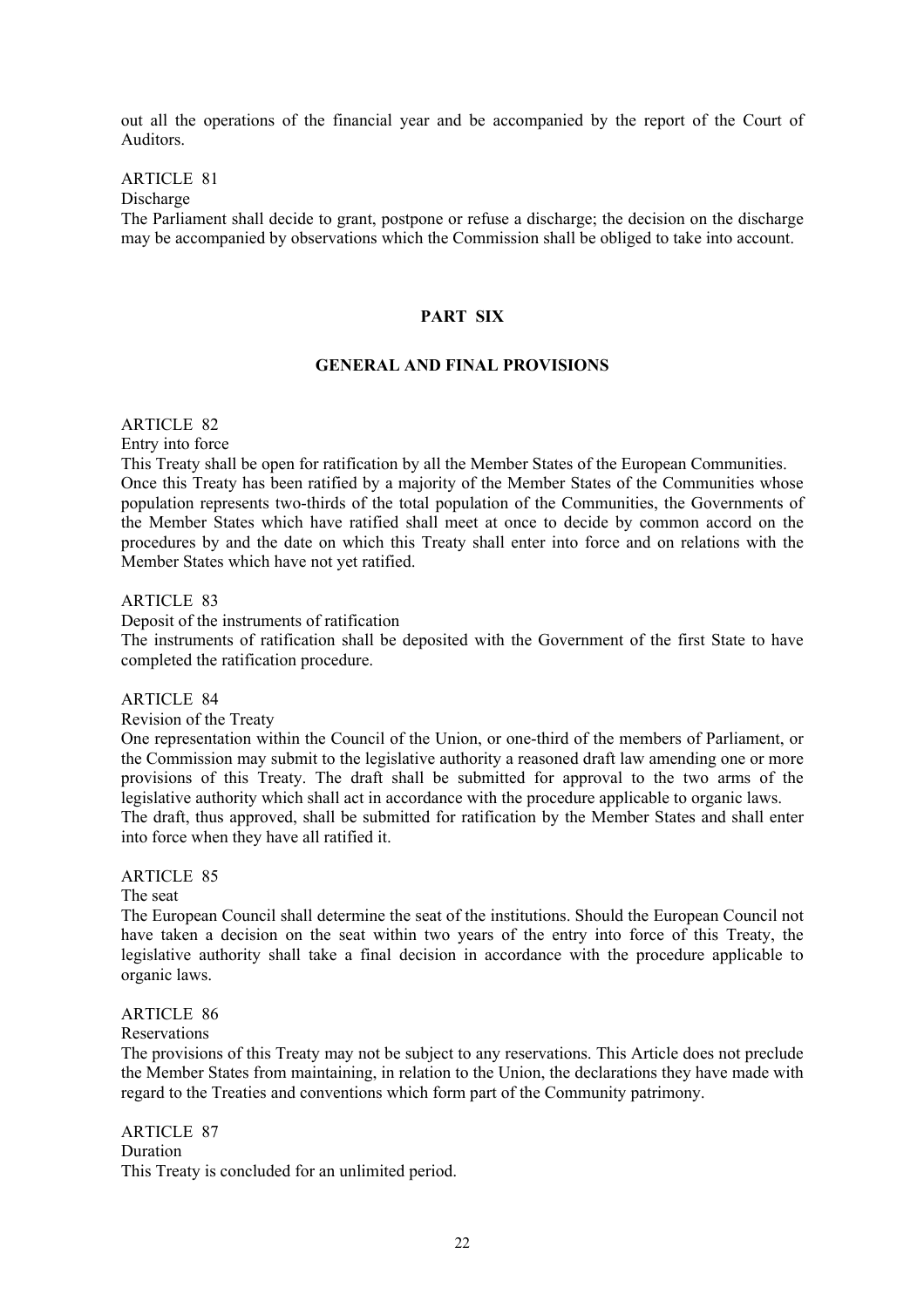# INDEX

| Accession of new Members<br>Acts of the Union<br>Approximation of laws relating to undertakings and | Article 2<br>Part Three - Title II<br>Article 49 | 2<br>9<br>13   |
|-----------------------------------------------------------------------------------------------------|--------------------------------------------------|----------------|
| taxation<br>Audit of the accounts                                                                   | Article 79                                       | 21             |
| <b>Budget</b><br>Budgetary procedure                                                                | Article 75<br>Article 76                         | 20<br>20       |
| Citizenship of the Union                                                                            | Article 3                                        | $\overline{2}$ |
| Commission                                                                                          | Article 25                                       | $\tau$         |
| Community patrimony                                                                                 | Article 7                                        | $\mathfrak{Z}$ |
| Competences                                                                                         | Article 12                                       | 5              |
| Competition                                                                                         | Article 48                                       | 13             |
| Conjunctural policy                                                                                 | Article 50                                       | 13             |
| Consumer policy                                                                                     | Article 57                                       | 16             |
| Council of the Union                                                                                | Article 20                                       | 6              |
| Court of Justice                                                                                    | Article 30                                       | $8\phantom{1}$ |
| Creation of the Union                                                                               | Article 1                                        | $\overline{2}$ |
| Credit policy                                                                                       | Article 51                                       | 14             |
| Cultural policy                                                                                     | Article 61                                       | 17             |
| Definition of laws                                                                                  | Article 34                                       | 9              |
| Deposit of the instruments of ratification                                                          | Article 83                                       | 22             |
| Differentiated application of laws                                                                  | Article 35                                       | 9              |
| Duration of Treaty                                                                                  | Article 87                                       | 22             |
| Economic policy                                                                                     | Part Four - Title I                              | 13             |
| Economic policy - Sectoral policies                                                                 | Article 53                                       | 14             |
| Economic Policy: Other forms of co-operation                                                        | Article 54                                       | 15             |
| Education and research policy                                                                       | Article 60                                       | 16             |
| Entry into force of treaty                                                                          | Article 82                                       | 22             |
| Environmental policy                                                                                | Article 59                                       | 16             |
| European Council                                                                                    | Article 31                                       | 8              |
| <b>European Monetary System</b>                                                                     | Article 52                                       | 14             |
| European Parliament                                                                                 | Article 14                                       | 5              |
| Expenditure                                                                                         | Article 72                                       | 20             |
| Finances of the Union                                                                               | Part Five                                        | 19             |
| Finances - Discharge                                                                                | Article 81                                       | 22             |
| Finances: General provisions                                                                        | Article 70                                       | 19             |
| Finances: Provisional twelfths                                                                      | Article 77                                       | 21             |
| Financial equalization                                                                              | Article 73                                       | 20             |
| Financial programmes                                                                                | Article 74                                       | 20             |
| Functions of the Commission                                                                         | Article 28                                       | $\overline{7}$ |
| Functions of the Council of the Union                                                               | Article 21                                       | 6              |
| Functions of the European Council                                                                   | Article 32                                       | $8\,$          |
| Functions of the Parliament                                                                         | Article 16                                       | 5              |
| Fundamental rights                                                                                  | Article 4                                        | $\overline{2}$ |
| General and Final Provisions                                                                        | Part Six                                         | 22             |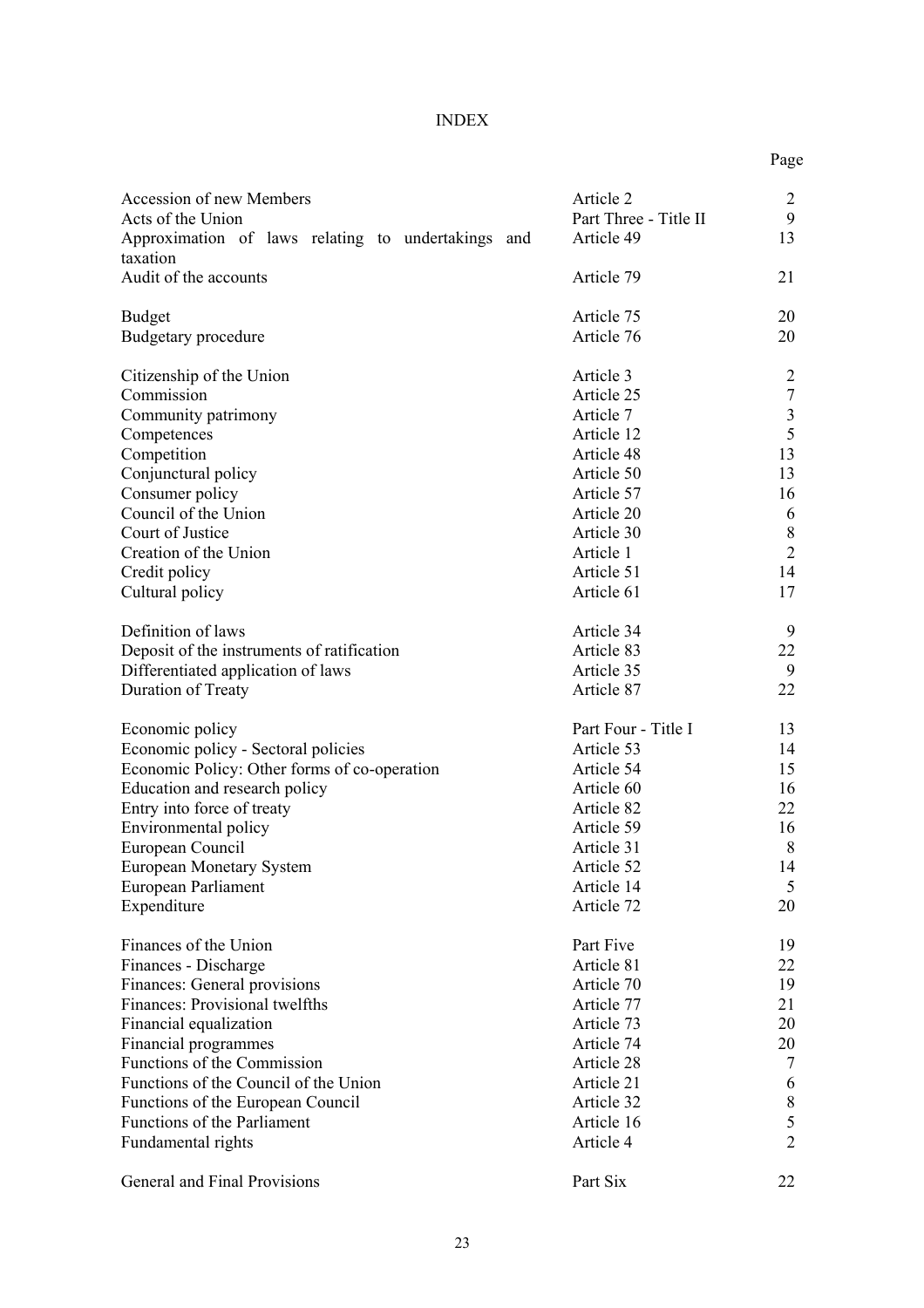| Hearing of persons affected by acts of the Union                                                                     | Article 41            | 11             |
|----------------------------------------------------------------------------------------------------------------------|-----------------------|----------------|
| Homogeneous judicial area                                                                                            | Article 46            | 12             |
| Implementation of the budget                                                                                         | Article 78            | 21             |
| Implementation of the law of the Union                                                                               | Article 13            | $\mathfrak{S}$ |
| Information policy                                                                                                   | Article 62            | 17             |
| <b>Institutional Provisions</b>                                                                                      | Part Three            | $\sqrt{5}$     |
| Institutions of the Union                                                                                            | Article 8             | $\mathfrak{Z}$ |
| Institutions of the Union                                                                                            | Part Three - Title I  | 5              |
| Internal market and freedom of movement                                                                              | Article 47            | 13             |
| International relations – Common action                                                                              | Article 64            | 17             |
| International relations – Conduct of common action                                                                   | Article 65            | 18             |
|                                                                                                                      |                       | 18             |
| International relations – Conduct of co-operation                                                                    | Article 67            |                |
| International relations – Co-operation                                                                               | Article 66            | 18             |
| International relations – Extension of the field of co-<br>operation and transfer from co-operation to common action | Article 68            | 18             |
|                                                                                                                      | Part Four - Title III |                |
| International relations of the Union                                                                                 |                       | 17             |
| International Relations: Principles and methods of action                                                            | Article 63            | 17             |
| Judicial review                                                                                                      | Article 43            | 11             |
| Law of the Union                                                                                                     | Article 42            | 11             |
| Legal personality of the Union                                                                                       | Article 6             | 3              |
| Legislative authority                                                                                                | Article 36            | 10             |
| Majorities in the Council of the Union                                                                               | Article 23            | 6              |
| Majorities in the Parliament                                                                                         | Article 17            | 6              |
| Members of the Parliament                                                                                            | Article 15            | 5              |
| Membership of the Commission                                                                                         | Article 26            | $\tau$         |
| Methods of action                                                                                                    | Article 10            | $\overline{4}$ |
|                                                                                                                      |                       |                |
| Objectives of the Union                                                                                              | Article 9             | $\overline{4}$ |
| Objectives, Methods of Action and Competences of the                                                                 | Part Two              | $\overline{4}$ |
| Union                                                                                                                |                       |                |
| Organs of the Union                                                                                                  | Article 33            | 9              |
| Policies of the Union                                                                                                | Part Four             | 12             |
| Policies of the Union: General provisions                                                                            | Article 45            | 12             |
| Policy for society                                                                                                   | Part Four - Title II  | 15             |
| Policy for Society: General provisions                                                                               | Article 55            | 15             |
| Power to conduct inquiries and right of petition                                                                     | Article 18            | 6              |
| Power to issue regulations                                                                                           | Article 40            | 11             |
| Preamble                                                                                                             |                       | -1             |
|                                                                                                                      | Article 86            | 22             |
| Provisions of the treaty: Reservations<br>Publication of laws                                                        |                       |                |
|                                                                                                                      | Article 39            | 11             |
| Regional policy                                                                                                      | Article 58            | 16             |
| Responsibility of the Commission to the Parliament                                                                   | Article 29            | 8              |
| Revenue                                                                                                              | Article 71            | 19             |
| Revenue and expenditure account                                                                                      | Article 80            | 21             |
| Revision of the Treaty                                                                                               | Article 84            | 22             |
| Right of representation abroad                                                                                       | Article 69            | 19             |
|                                                                                                                      |                       |                |